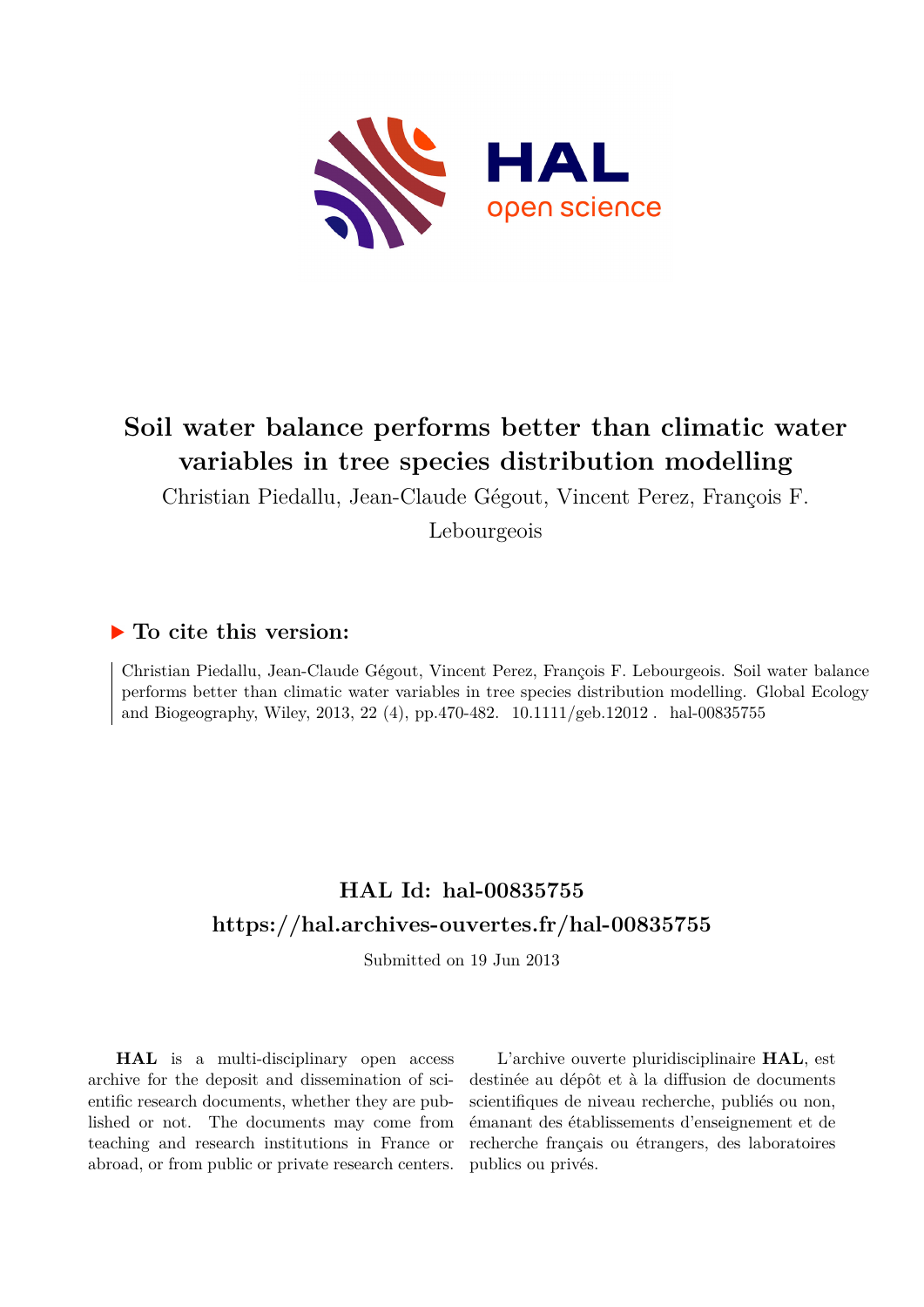## Soil water balance performs better than climatic water variables in tree species distribution modelling

Christian Piedallu<sup>1,2,\*</sup>, Jean-Claude Gégout<sup>1,2</sup>, Vincent Perez<sup>1,2</sup>, François Lebourgeois<sup>1,2</sup>

 $^1$ AgroParisTech, UMR1092, Laboratoire d'Étude des Ressources Forêt-Bois (LERFoB), ENGREF, 14 rue Girardet, CS14216, FR-54042 Nancy Cedex, France

<sup>2</sup>INRA, UMR1092, Laboratoire d'Étude des Ressources Forêt-Bois (LERFoB), Centre INRA de Nancy, F-54280 Champenoux, France

\*Corresponding author AgroParisTech, UMR1092, Laboratoire d'Étude des Ressources Forêt-Bois (LERFoB), ENGREF, 14 rue Girardet, CS14216, FR-54042 Nancy Cedex, France E-mail: christian.piedallu@engref.agroparistech.fr

Article type: research paper

# **Abstract**

Aim: Soil water is essential for the physiological processes of plant growth and fitness. Owing to the difficulty of assessing wide variations in soil water reserves, plant distribution models usually estimate available water for plants through such climatic proxies as precipitation data (P) or climatic water balance (P minus potential evapotranspiration). We evaluated the ability of simple climatic proxies and soil water balance indices to predict the ecological niches of forest tree species.

#### **Location: France**

**Methods:** Soil water content and deficits were computed and mapped at a resolution of  $1 \times 1$  km throughout France. The predictive abilities of these indices were compared to those of P and climatic water balance to model the distributions of 37 of the most common European tree species. We focused on two species with contrasting water tolerance, Quercus robur and Quercus pubescens, to illustrate the differences between climatic proxies and soil water balance in species response curves and distribution maps.

Results: Throughout France, soil water content was poorly correlated with P and climatic water balance, because low P in the lowlands can be compensated for by water provided by deeper soils, which is not the case in most mountainous areas. Soil water balance performed better than simple climatic water variables for explaining tree species distribution, improving 82% of the models for hygrophilous, meso-hygrophilous, meso-xerophilous, and meso-xerophilous species.

Main conclusions: Our results showed that simple climatic values do not accurately represent available water for trees and that soil water balance indices perform better than do climatic proxies for most species. This point is crucial in avoiding underestimating the importance of water in studies aiming to determine the ecological niches of plant species and their responses to climate change.

Key words: water balance; water availability; digital soil mapping; species distribution model; tree ecology; ecological niche; spatial biogeography; climate change; geographic information system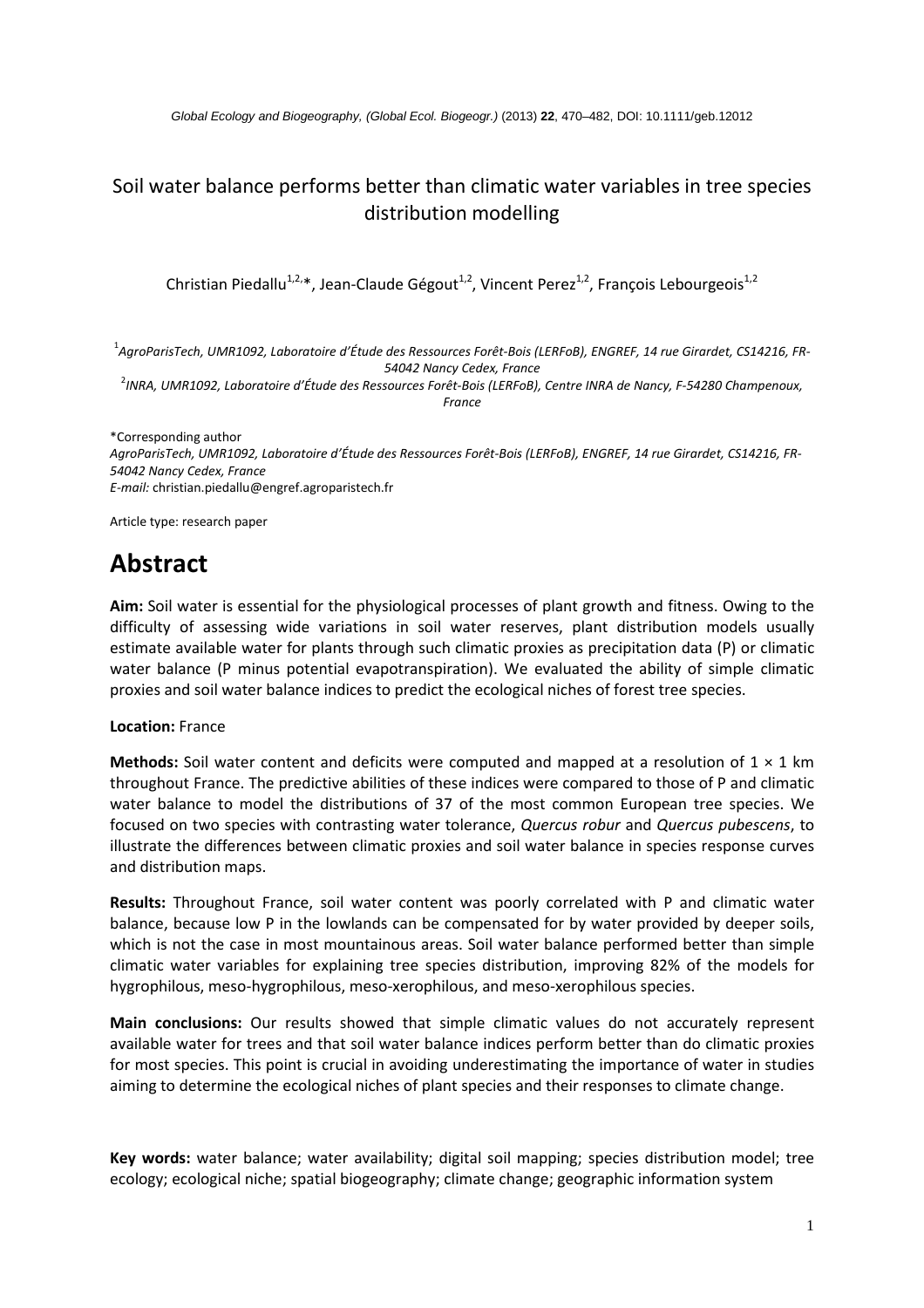## **INTRODUCTION**

Plant distribution models are used worldwide for a variety of applications in ecology and biogeography. Studies of this nature are increasing as research on the impacts of global change on vegetation continues to expand (Guisan and Thuiller, 2005). Such applications include identification of priority conservation areas, invasive species control and planning, and identification of native assemblages for restoration (Platts et al., 2010; Siles et al., 2010). Despite the recent development of remote sensing and geographic information system (GIS) techniques to obtain spatially distributed explanatory variables, the availability over large areas of ecological descriptors influencing plant physiology is limited (Synes and Osborne, 2011).

Soil water availability is recognized as one of the most important ecological factors for plant growth and development, influencing both gross primary production and CO<sub>2</sub> uptake (Davi et al., 2005). The ecophysiological effects of water stress have been fully documented for plants, and include decreased transpiration and inhibited photosynthesis, resulting in plant death if droughts are severe or repeated (Breda et al., 2006; Reichstein et al., 2007). The water available to plants is commonly evaluated using soil water balance, the change in water resources stored in the rooted soil taking into account incoming and outgoing fluxes over a given time (Zhang et al., 2002).

Although the relationship between available water and vegetation distribution was identified decades ago (Stephenson, 1990), soil water balance is rarely used in plant distribution studies. In recent years, only a few studies have characterized the responses of species to soil water content (SWC) to analyse their sensitivity to recorded or expected climate change (Engelbrecht et al., 2007; Lutz et al., 2010). Individual species response to soil water availability has been identified as a direct determinant of niche differentiation. The importance of available water in plant vulnerability to climate change has been illustrated by several researchers. In a study in California, Crimmins et al. (2011) attributed an observed shift in species distribution to changes in climatic water balance rather than to changes in temperature. Moreover, increased drought conditions have been shown to play a key role in tree mortality rates in the western United States (Van Mantgem et al., 2009). Because ongoing climate change may strongly affect the water cycle (Holsten et al., 2009), these studies emphasize the need for ecologists and land managers to evaluate water budgets more thoroughly to accurately determine the ecological niches of plants and their responses to climate warming.

Since the advent of GIS techniques in the early 1990s, a number of spatially distributed water balance models have been described. Most of these were developed for hydrological purposes and are unsuitable for regional scale simulations (Beven, 2001). They are generally not convenient for modelling species distribution, which require large ecological gradients for determining ecological niches. Digital spatially distributed soil data have only recently become available for large areas that can describe the maximum amount of water that can be stored by the soil, defined as the soil waterholding capacity (SWHC) (Dyer, 2009). However, plant ecologists commonly predict hydrological processes using easily available climatic proxies such as precipitation (P) or climatic water balance (CWB), computed as the difference between P and potential evapotranspiration (PET) (Kerkhoff et al., 2004). The consequences of using climatic proxies instead of soil water balance have been poorly studied; therefore, the performance differences between these predictors of plant distribution remain unknown. Despite the consequences of drought on plant fitness, the role of available water in determining ecological niche and the effects of expected changes in water availability on species range shifts are poorly understood.

The aim of this study was to map soil water balance over a broad area and to compare its ability to describe the ecological niches of forest tree species with those of simple climatic proxies. Considering the annual sum of growing degree days  $>5^{\circ}C$  (GDD<sub>5</sub>), minimum winter temperature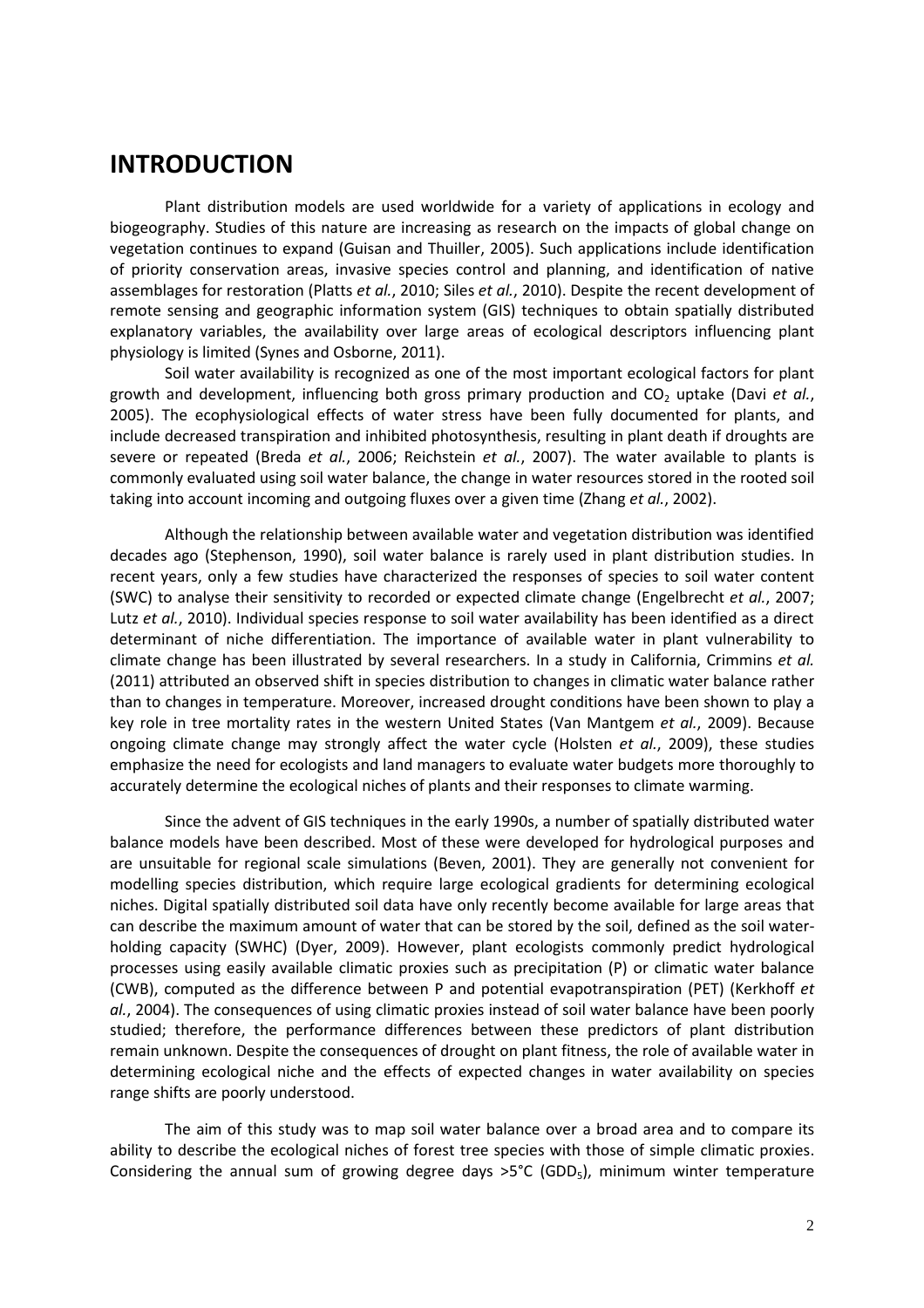(minWT), and various water availability indices, we ran distribution models for 37 tree species, including 20 of the 25 most common European tree species. To evaluate water availability, we compared 3 climatic proxies with 2 indices of soil water balance. For the climatic proxies, we used P and 2 CWB indices, one considering the entire range of differences between P and PET (CWB<sub>w</sub>) and the other only negative values (CWB<sub><0</sub>). The soil water balance indices used were the Thornthwaite SWC and soil water deficit (SWD). To illustrate the differences in the effects of these indices on species niche assessment and distribution maps, we focused on 2 species of the same genus that display contrasting drought tolerances, Quercus robur (a meso-hygrophilous species) and Quercus *pubescens* (a xerophilous species).

# **MATERIALS AND METHODS**

#### **Species dataset**

We selected 37 species of the most common trees growing in Europe with various drought tolerances, excluding the most frequently planted species (Table 1) (Rameau et al., 1989; Timbal and Aussenac, 1996). Presence and absence were extracted from 32,828 400-m<sup>2</sup> georeferenced plots from a phytoecological database collected by the French National Forest Inventory (NFI) between 2005 and 2008, without minimum tree size (Drapier and Cluzeau, 2001). The data were recorded on a systematic sampling grid covering all of France that shifted every year, and were georeferenced with a precision of ±500 m. This database has the advantage of having homogeneous sample intensity within the forest area (about 1 plot per 5 km<sup>2</sup>), while avoiding spatial autocorrelation problems due to small distances between plots. The mean prevalence for all species was approximately 10% (range, 0.10-40%). With elevations ranging from 0 to 2500 m and 5 biogeographical regions represented, a wide range of European ecological conditions were included.

#### **Climatic data**

Monthly values for mean temperature, total P, and cloudiness were used for the 1961–1990 period in climate models based on GIS techniques developed by Ninyerola et al. (2000). These values were modelled and mapped over the entire French territory using hybrid methods that combined modelling with spatially distributed variables characterising the topography or distance to the sea and interpolation of model residuals. Data gathered from 237, 432, and 87 meteorological stations (source: Météo-France) throughout France were used to model mean temperature, P, and cloudiness, respectively. Cloudiness was then combined with clear sky solar radiation from the Helios model to produce solar radiation maps (Piedallu and Gegout, 2007). These models were validated using 493 independent meteorological stations for temperature, 471 for P, and 86 for solar radiation. The models explained 93%, 82%, and 78% of the variance in temperature, solar radiation, and P of the measured annual values (Table 2). Minimum temperatures were extracted from 1-km<sup>2</sup> resolution-gridded datasets provided by Météo-France and processed using a similar approach (Benichou and Le Breton, 1987).

This climatological dataset was used to derive various indices characterising the physiological constraints on plant development used in plant distribution studies (Marmion et al., 2009). The effects of temperature on vegetation were defined by GDD<sub>5</sub>, representing the yearly sum of temperatures above 5°C, and minWT, representing frost (Prentice et al., 1992). For the water-related climatic parameters, CWB was used to complement P, calculated as the difference between P and PET. PET is the amount of water that can be evaporated and transpired by a standard crop when available water is unlimited. PET was estimated monthly using a combination of mean temperature and solar radiation using the Turc formula (Turc, 1961), which is recognized as one of the best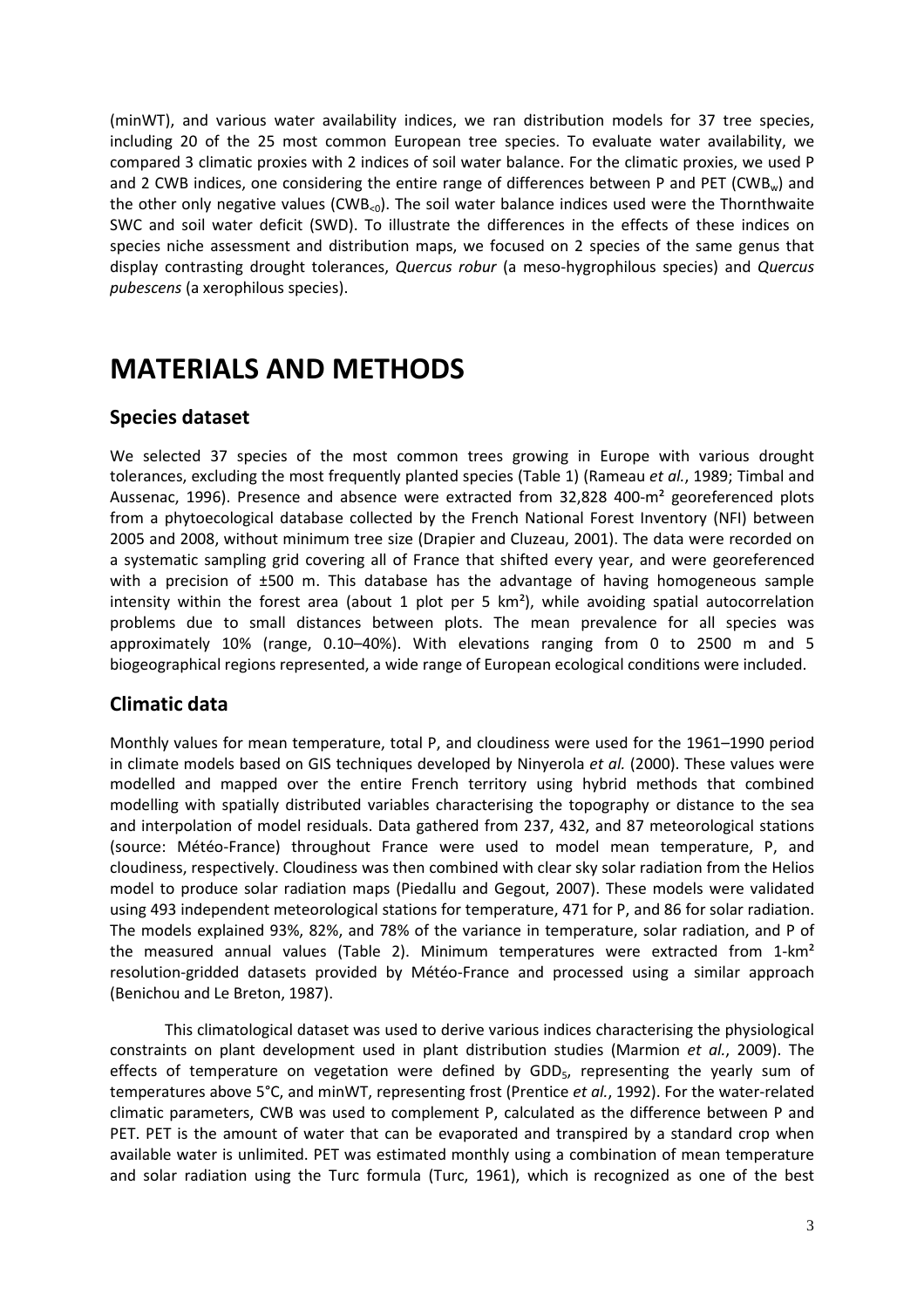compromises between data availability and performance (Lu et al., 2005). We used both the CWB<sub>w</sub>, considering the entire gradient, and CWB<0, the difference between P and PET when outgoing water is greater than incoming water. For CWB<0, a null value was assigned when no deficit existed. These indices were mapped at a 1-km<sup>2</sup> resolution for the 1961-1990 period and monthly values were averaged for CWB<sub>w</sub> and summed for P and CWB<sub><0</sub> to determine spring, summer, autumn, and annual values.

| <b>Species</b>        | Pr   | Water tolerance |
|-----------------------|------|-----------------|
| Acer pseudoplatanus   | 13.8 |                 |
| Alnus glutinosa       | 4.9  |                 |
| Betula pubescens      | 0.3  |                 |
| Fraxinus excelsior    | 31.0 | Hygrophilous    |
| Prunus padus          | 0.8  |                 |
| Salix alba            | 0.6  |                 |
| Salix cinerea         | 3.0  |                 |
| Acer platanoides      | 2.6  |                 |
| Alnus incana          | 0.3  |                 |
| Fraxinus angustifolia | 0.8  |                 |
| Populus tremula       | 13.1 | Meso-           |
| Quercus robur         | 37.4 | hygrophilous    |
| Salix caprea          | 14.0 |                 |
| Salix fragilis        | 0.1  |                 |
| Abies alba            | 15.8 |                 |
| Acer campestre        | 19.0 |                 |
| Carpinus betulus      | 30.4 |                 |
| Fagus sylvatica       | 39.6 |                 |
| Larix decidua         | 1.7  |                 |
| Pinus cembra          | 0.3  |                 |
| Pinus sylvestris      | 18.6 | Mesophilous     |
| Quercus petraea       | 28.1 |                 |
| Sorbus aucuparia      | 10.8 |                 |
| Sorbus torminalis     | 14.6 |                 |
| Tilia cordata         | 3.8  |                 |
| Tilia platyphyllos    | 3.9  |                 |
| Acer opalus           | 4.0  |                 |
| Fraxinus ornus        | 0.9  |                 |
| Pinus pinaster        | 0.3  | Meso-           |
| Quercus pubescens     | 19.5 | xerophilous     |
| Quercus pyrenaica     | 2.3  |                 |
| Quercus suber         | 1.1  |                 |
| Sorbus aria           | 16.9 |                 |
| Acer monspessulanum   | 3.2  |                 |
| Pinus halepensis      | 2.7  | Xerophilous     |
| Prunus mahaleb        | 3.6  |                 |
| Quercus ilex          | 9.6  |                 |

Table 1: Prevalence (Pr, in %) of the 37 studied species organised into ecological groups by drought tolerance (Julve, 1998).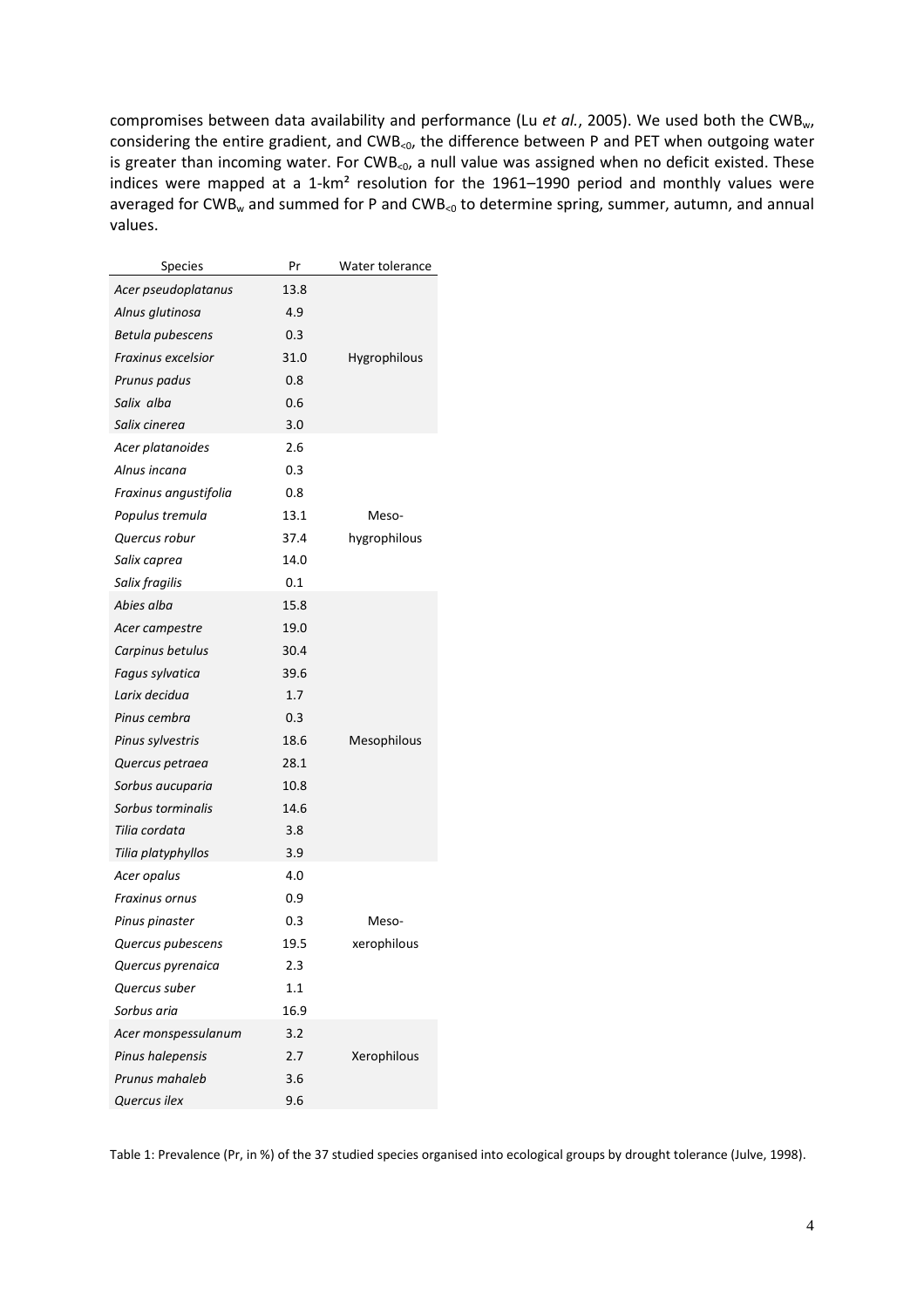#### Soil water balance mapping

Soil water balance was calculated using climatic data and an SWHC map (cell size, 1 km<sup>2</sup>) (Piedallu et al., 2011). The SWHC map was obtained through interpolation using kriging of SWHC values estimated for 100,307 plots over the 1985-2004 period, surveyed by the French NFI in quasisystematic sampling over all forests in France, with a mean distance apart of approximately 1 km (Drapier and Cluzeau, 2001). SWHC was estimated for each plot by taking into account both the stone content at the soil pit scale and rock outcrops at the plot scale for a maximum soil depth of 1 m (Piedallu et al., 2011). For each horizon, the difference in potential water content between -100 hPa and -15,000 hPa was evaluated using class pedotransfer functions. A comparison of the SWHC values provided by the map and that estimated for independent plots collected on a regular grid by the NFI over the 2005-2008 period resulted in a Pearson's  $r = 0.59$  and a root mean square error of 33.9 mm for values ranging between 0 and 148 mm (n = 20,595, Table 2). This degree of correlation is likely underestimated, as the validation was affected by inconsistency of scale. SWHC map predictions represent a mean value over a 1-km<sup>2</sup> cell, while the validation dataset provided an estimate at the plot scale that was unrepresentative because of the substantial spatial heterogeneity. The map predicted the growth of three species (Picea abies, Fagus sylvatica, and Quercus petraea) with a precision close to that of the SWHC values estimated directly from the plots (Piedallu et al., 2011). Smoothing during the interpolation procedure probably minimized the effects of field survey errors and unrepresentative conditions at the plot scale. These results illustrate the value of using SWHC extracted from GIS maps to study tree species ecology.

|                                      | n.    | <b>Spring</b> | <b>Summer</b>                                       | <b>Autumn</b> | Annual    |  |
|--------------------------------------|-------|---------------|-----------------------------------------------------|---------------|-----------|--|
| Temperature (°C)                     | 493   |               | $0.96(0.52)$ $0.96(0.57)$ $0.97(0.51)$ $0.96(0.54)$ |               |           |  |
| <b>Precipitation (mm)</b>            | 471   |               | $0.89(10.9)$ $0.93(8.42)$ $0.89(13.4)$ $0.88(11.4)$ |               |           |  |
| Solar radiation (MJ/m <sup>2</sup> ) | 86    |               | $0.86(24.4)$ $0.81(42.1)$ $0.89(20.0)$              |               | 0.91(227) |  |
| SWHC (mm)                            | 20595 | 0.59(33.9)    |                                                     |               |           |  |

Table 2: Performance of the models used to calculate the elementary variables required to the estimate water balance expressed by Pearson's coefficient of correlation (r) and root mean square error (in parentheses) between predicted values and measurements at meteorological stations. n, number of meteorological stations used for validation; SWHC, soil waterholding capacity. For each period, the average of the monthly values was used for temperature and the sum of the monthly values for precipitation and solar radiation.

We chose the Thornthwaite formulas to compute soil water balance for the 1961-1990 period (Thornthwaite and Mather, 1955) because they are among the most commonly used methods and require a limited number of parameters for the studied area (Lutz et al., 2010). The formulas allow estimation of monthly water content fluctuations driven by P and PET. When evapotranspirative water loss exceeds P, part of the water demand is supplied by soil moisture, which decreases SWC following an negative exponential curve. The actual evapotranspiration (AET) is the amount of water that can be evaporated and transpired given the level of soil water availability. AET becomes lower than PET when the amount of water remaining in the soil decreases. A SWD appears when the evaporative demand is not met by the available water. SWC is calculated based on the difference between P and PET for a given month (t):

- If  $P_{(t)} \geq PET_{(t)}$ , then SWC<sub>(t)</sub> = minimum value between SWC<sub>(t-1)</sub> +  $P_{(t)} PET_{(t)}$  and SWHC, and  $AET_{(t)} = PET_{(t)}$
- If  $P_{(t)} < PET_{(t)}$ , then SWC<sub>(t)</sub> = SWC<sub>(t-1)</sub> × exp{ $(P_{[t]} PET_{[t]})$ /SWHC}, and AET<sub>(t)</sub> = SWC<sub>(t-1)</sub> +  $(P_{[t]} PET_{[t]})$  $SWC<sub>[+1</sub>]$
- $SWD_{(t)} = PET_{(t)} AET_{(t)}$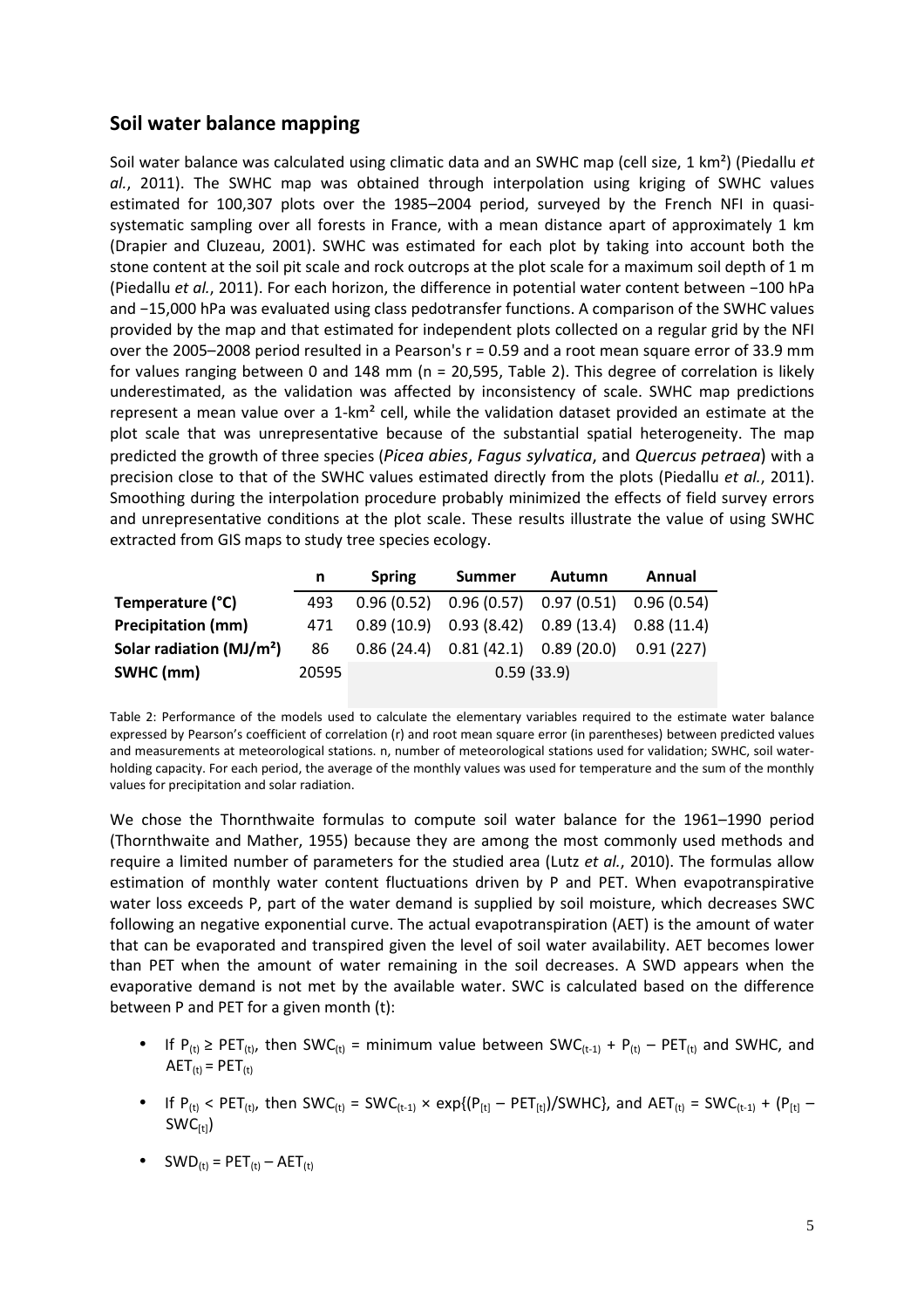We calculated classically used indices in vegetation studies to determine the spring, summer, autumn, and annual values for the 1961-1990 period by averaging monthly values for SWC, AET, AET/PET ratio, and SWC/SWHC ratio and by summing the SWD values (Granier et al., 1999; Schwarzel et al., 2009). Herein, we present only the results for SWC and SWD because they performed better than the other variables in explaining plant distribution.

### **Plant distribution models**

We modelled species distributions with seasonal predictors using a generalised additive model, a non-parametric method with a logistic link function and a binomial error distribution that fit a smoothing spline, allowing for consideration of complex response shapes (Hastie and Tibshirani, 1990). We allowed up to 4 degrees of freedom for the smoothing functions. To evaluate the importance of water on plant distribution and compare the efficiency of various moisture indices, we modelled species occurrence coded as the presence or absence of the 37 species with the various indices. For each species and water variable, a model was fitted using the spring, summer, and autumn mean values. The best model for each variable was used. Initially, we compared the ability of the best climatic proxy (P,  $CWB_{w}$ , or  $CWB_{<sub>0</sub>}$ ) and the best soil water balance index (SWC or SWD) to improve the models for each species based on temperature (GDD $<sub>5</sub>$  and minWT). The performances of</sub> the different predictors were then averaged for various ecological groups classified by drought tolerance (Julve, 1998). The predictive ability of the water-related variables was compared between ecological groups and with temperature (GDD<sub>5</sub> or minWT). The area under the receiver operating characteristic curve (AUC) was the primary measure used to evaluate the models (Fielding and Bell, 1997), and the results were compared with those obtained using true skill statistics (TSS; Allouche et al., 2006). For each predictor, we also determined the percentage of models for which they performed best.

## Effects of soil water reserve on response curves for water and distribution maps: an illustration for Q. robur and Q. pubescens

We focused on the differences elicited by the choice between climatic proxies and soil water indices for two important European tree species with different water tolerances, Q. robur, a temperate oak, and Q. pubescens, a Mediterranean oak. Quercus robur is the most common meso-hygrophilous species in the studied area (Table 1). This species is distributed over a large range of soil nutritional conditions and is sensitive to summer drought (Timbal and Aussenac, 1996). It can be found over large areas of France other than the Mediterranean basin, and in forests up to 1300 m. Quercus pubescens is the most common meso-xerophilous species in France (Table 1). Because it tolerates a warm climate, it occupies a large portion of the southern territory, up to 1400 m in mountainous areas (Timbal and Aussenac, 1996). For each species, we selected the best climatic proxy-P, CWB<sub>w</sub>, or  $CWB_{c0}$ —and the best soil water balance index—SWC or SWD—to improve the model based on  $GDD<sub>5</sub>$  and minWT. The performances of the models, water response curve shapes, and distribution maps were examined. To compare the predictions of the models with the observed distributions, we divided the continuous probability variable for presence in the presence-absence maps using a threshold defined by the point on the receiver operating characteristic curve (ROC curve) that had the shortest distance to the top left corner (Fielding and Bell, 1997).

## **RESULTS**

Mapping and comparison of water availability indices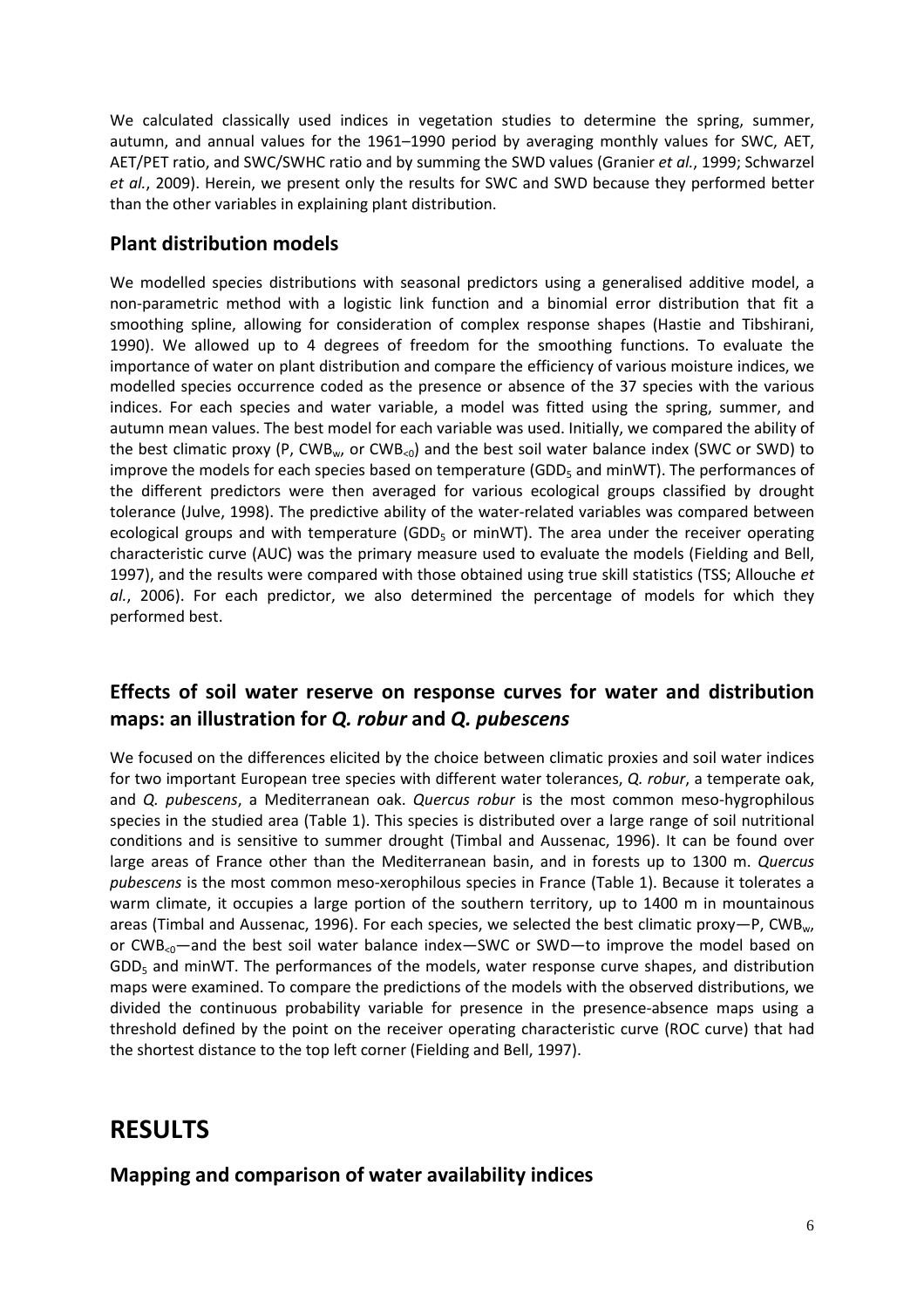

Fig. 1: Maps of the studied water availability indices. Top: spatial distribution of altitude; left: 1961-1990 mean annual values for precipitation (P), and climatic water balance calculated using all values (CWB<sub>w</sub>) and only negative values (CWB<sub>c0</sub>); right: soil water-holding capacity (SWHC), and 1961-1990 mean annual values for soil water content (SWC) and deficit (SWD) derived from the soil water balance.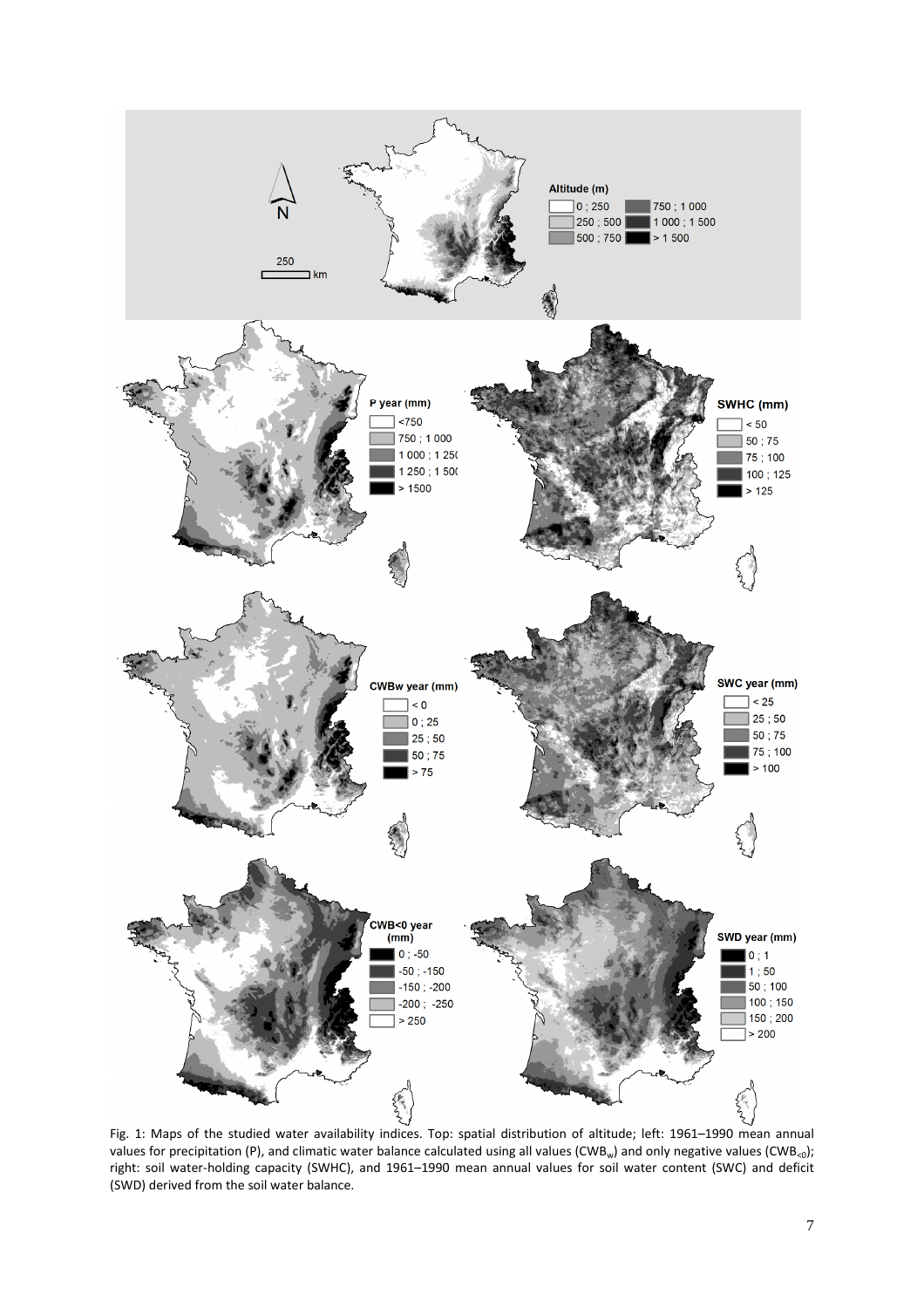The studied water availability indices were calculated for the 1961–1990 period and mapped across France (Fig. 1). For annual values extracted from the map, SWD was better correlated than SWC with estimates from the plots (Table 3A). The various map-estimated water availability indices were not highly correlated with GDD<sub>5</sub> or minWT (Table 3B), the higher Pearson's r reaching -0.74 between CWB<sub><0</sub> and GDD<sub>5</sub>. P and CWB<sub>w</sub> had a similar pattern overall ( $r = 0.96$ ), with higher water content found in mountainous areas and lower content in the Mediterranean area and Parisian basin. CWB<sub><0</sub> is logically more strongly linked to CWB<sub>w</sub> ( $r = 0.82$ ) than to P ( $r = 0.67$ ) owing to higher PET values in the southern and western parts of the country, indicating increased water deficits in these regions compared to those in mountainous areas and northern regions.

|                      |                   |      | <b>Map-estimated variables</b>       |      |                                              |      |
|----------------------|-------------------|------|--------------------------------------|------|----------------------------------------------|------|
| Α                    | $P_{\text{year}}$ |      | $CWB_{w \, year}$ $CWB_{<0 \, year}$ |      | SWHC SWC <sub>year</sub> SWD <sub>year</sub> |      |
| SWHC <sub>plot</sub> | 0.19              | 0.16 | 0.07                                 | 0.61 | 0.56                                         | 0.07 |
| SWC year plot        | 0.03              | 0.01 | 0.14                                 | 0.57 | 0.60                                         | 0.30 |
| <b>SWD</b> vear plot | 0.35              | 0.51 | 0.57                                 | 0.30 | 0.47                                         | 0.91 |

|                             |      |                        |                   | Climatic water balance Soil water balance |                             |                     |                     |  |
|-----------------------------|------|------------------------|-------------------|-------------------------------------------|-----------------------------|---------------------|---------------------|--|
| в                           |      | GDD <sub>5</sub> MinWT | $P_{\text{year}}$ | $CWB_{w \, year}$                         | $CWB$ <sub>&lt;0 year</sub> | SWC <sub>year</sub> | SWD <sub>year</sub> |  |
| <b>SWHC</b>                 | 0.12 | 0.22                   | $-0.28$           | $-0.23$                                   | $-0.02$                     | 0.78                | $-0.19$             |  |
| GDD <sub>5</sub>            |      | 0.77                   | $-0.41$           | $-0.61$                                   | $-0.74$                     | $-0.08$             | 0.61                |  |
| <b>MinWT</b>                |      |                        | $-0.45$           | $-0.57$                                   | $-0.66$                     | 0.01                | 0.52                |  |
| P <sub>year</sub>           |      |                        |                   | 0.96                                      | 0.67                        | 0.01                | $-0.47$             |  |
| $CWBw$ year                 |      |                        |                   |                                           | 0.82                        | 0.06                | $-0.70$             |  |
| $CWB$ <sub>&lt;0 year</sub> |      |                        |                   |                                           |                             | 0.23                | $-0.96$             |  |
| SWC <sub>year</sub>         |      |                        |                   |                                           |                             |                     | $-0.47$             |  |

Table 3: Pearson's coefficients of correlation (r) between the various indices used in the plant distribution models ( $n =$ 32,828). A: Correlations between plot-based and map-estimated water variables. B: Correlations between the various mapestimated indices used in the plant distribution models. SWHC, soil water-holding capacity; GDD<sub>5</sub>, growing degree days above 5°C; minWT, minimum winter temperature; P, precipitation; CWB<sub>w</sub> and CWB<sub>K0</sub>, climatic water balance using all values and only negative values, respectively; SWC and SWD, Thornthwaite soil water content and deficit, respectively.

The annual SWC map was, as expected, correlated with SWHC ( $r = 0.78$ ), but surprisingly not with the annual mean climatic proxies ( $r = 0.01 - 0.23$  with P, CWB<sub>w</sub>, and CWB<sub>s0</sub>; Table 3B). The greatest amount of water available to plants is located in the sedimentary plains, with less available in mountainous areas, in calcareous plateaus, and in southern France (Fig. 1). We observed different spatial distributions for water inputs and SWHC. High SWHC values were found in areas with relatively dry and warm climates in which the water stored during winter provides a reserve for plants over much of the year. In contrast, the wettest areas are mainly located in the mountains where the SWHC is generally lower, with moderate SWC. Thus, the lower P in the lowlands compared with that in the mountains can be compensated for by deeper soils. On a more local scale, the spatial variability of SWC is greater than that of the climatic water indices because SWHC is strongly influenced by geology. The annual water deficits calculated using soil (SWD) and climate (CWB<sub><0</sub>) show similar patterns for France overall ( $r = -0.96$ ; Table 3) despite water deficits being estimated as lower in sedimentary plains using SWD than those estimated using CWB<sub><0</sub> (Fig. 1).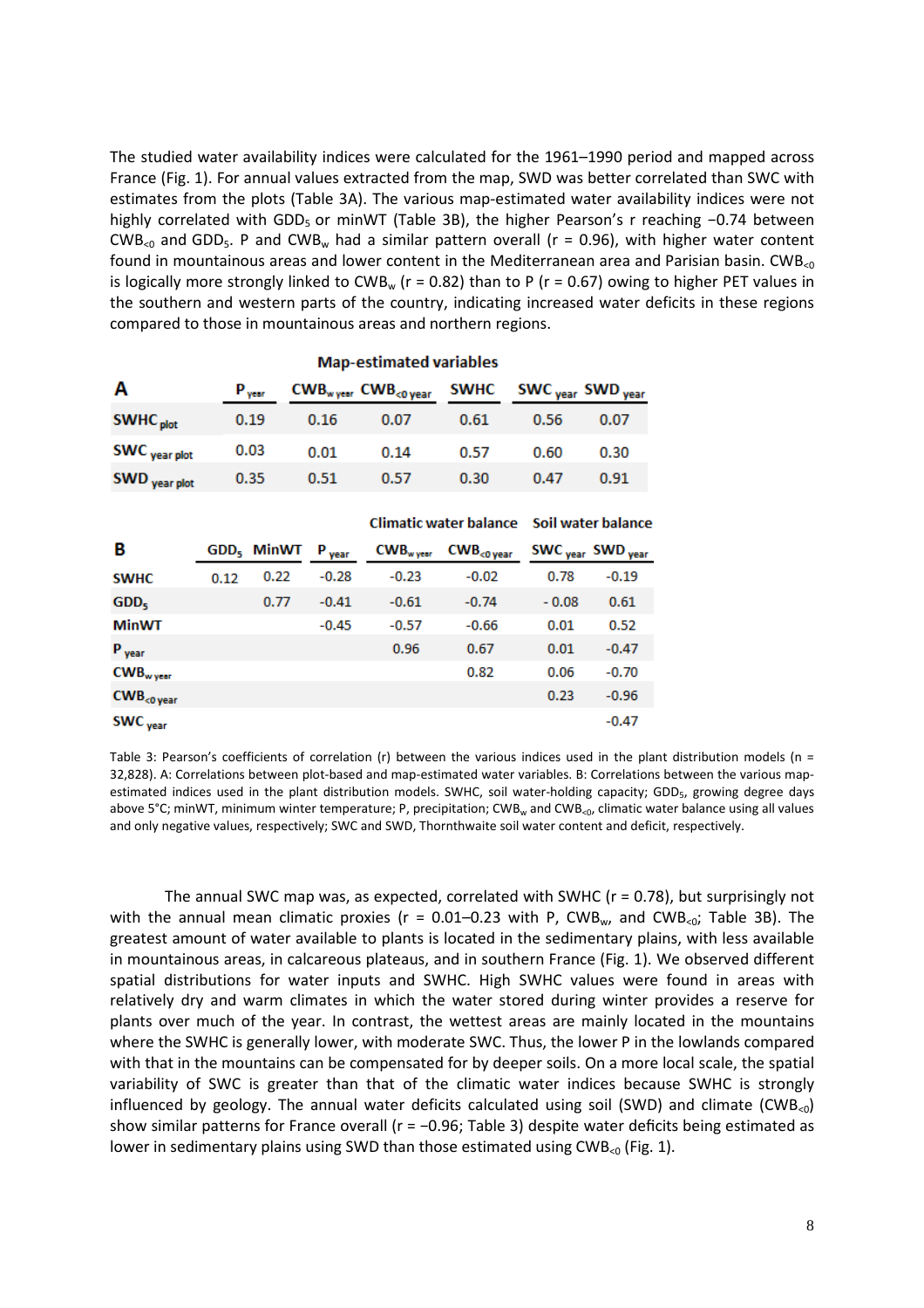Available water estimated using the mapped indices differs with the season (Fig. 2). The mean P in France is roughly constant throughout the year despite small summertime decreases, whereas the CWB indices show substantial losses during this period because the PET is elevated. When the SWHC is high, the water stored in the soil provides an important complementary reserve, limiting SWD even in dry climates. In contrast, the interaction between low SWHC and low P decreases water availability for both the climatic and the soil water balance indices.



Fig. 2: Monthly values of precipitation, climatic indices, and soil water balance indices for contrasting conditions of soil water-holding capacity (SWHC) and annual precipitation (P). Climatic water balance was characterised by indices based on all values (CWB<sub>w</sub>) and only the negative values (CWB<sub><0</sub>), whereas soil water balance was estimated through soil water content (SWC) or deficit (SWD). Values of SWHC and P correspond to the first and ninth decile of the observed values (n = 32,828), and mean monthly potential evapotranspiration values for France were used in the water balance calculations.

### Performance of climatic proxies versus soil water balance indices in predicting plant distribution

We compared the performances of the most efficient climatic proxies (among P, CWB<sub>w</sub>, and CWB<sub>50</sub>) and the most efficient soil water balance indices (between SWC and SWD) in improving distribution models based on GDD<sub>5</sub> and minWT for the 37 studied species (Fig. 3). Models employing the soil water reserve were statistically more accurate than those using water-related climatic variables (mean difference in AUC, +0.019;  $n = 37$ , Student's paired t-test,  $t = 3.68$ , degrees of freedom = 36; P = 0.0008). The mean AUC was 0.76 when only the GDD<sub>5</sub> and minWT values were taken into account, increasing to 0.80 when the best water-related climatic proxy was added or to 0.82 when the best soil water balance index was added. SWC or SWD performed better than climatic proxies for 14 of the 16 species whose AUC increased by a value of >0.05 (Fig. 3). For the species whose distributions were best predicted by soil water balance, SWC and SWD performed similarly. For the remaining species, P performed better than CWB or CWB<sub>s0</sub>. Despite a strong correlation between CWB<sub>s0</sub> and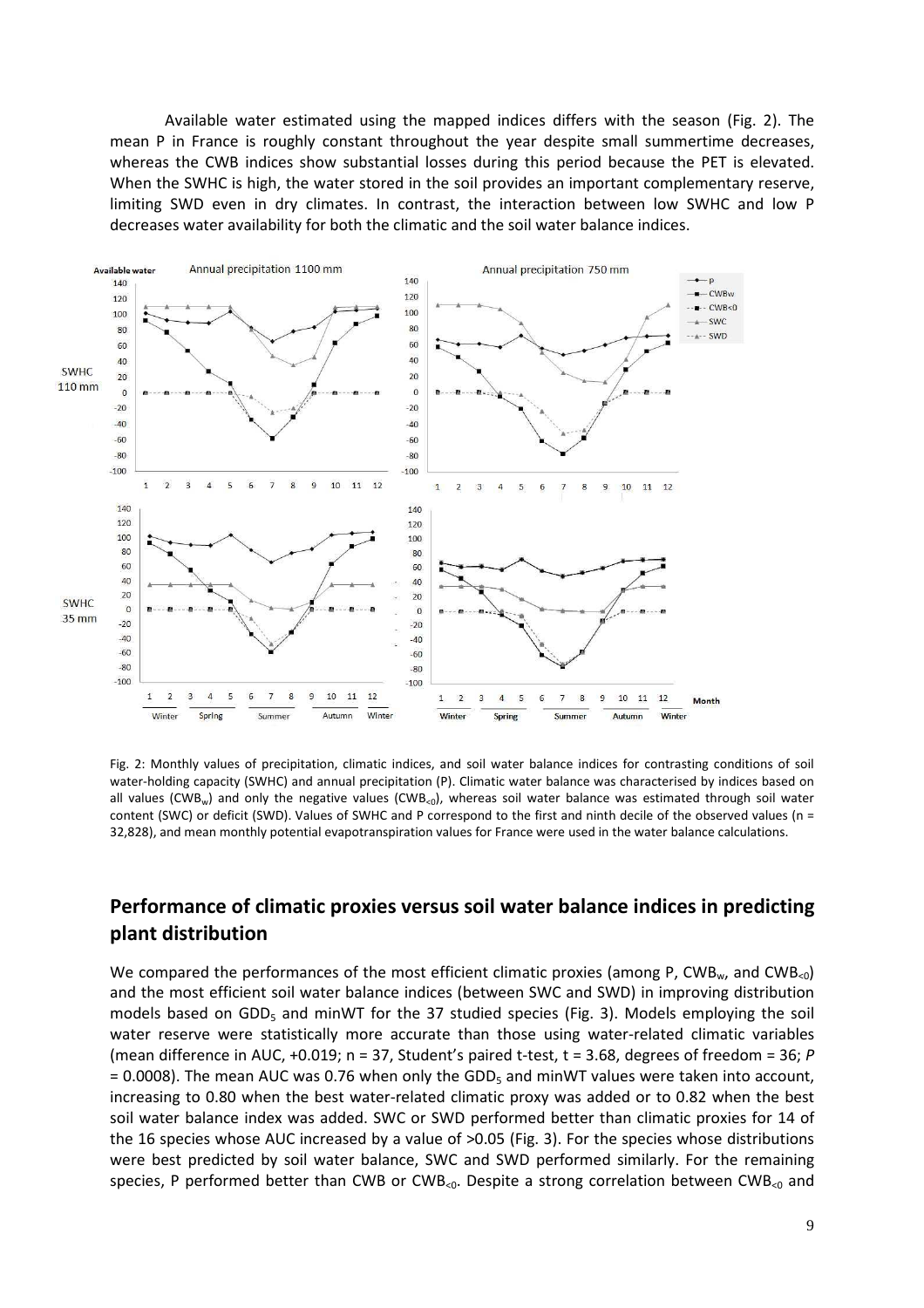SWD for the annual values, seasonal CWB<sub><0</sub> values were always less efficient than SWD values in the tree species distribution models. These results can probably be attributed to stronger correlations between CWB<sub>s0</sub> and GDD<sub>5</sub> and minWT than SWD had (Table 3B), and the greater predictive ability of spring and autumn SWD values compared to  $CWB_{<sub>0</sub>}$  (see Appendix S1 in Supporting Information).



AUC increase when adding precipitation or climatic water balance to temperature

Fig. 3: Area under the curve (AUC) increases for species distribution models determined using the most efficient index among either climatic proxies or soil water balance, when added to growing degree days above 5°C and minimum winter temperature (n = 37 species). Climatic proxies were represented by precipitation and climatic water balance based on all values or only the negative values (CWB<sub>w</sub> and CWB<sub>s0</sub>), whereas soil water balance was characterised by soil water content or deficit (SWC and SWD). Spring, summer, and autumn values were used for all of the indices. The mean AUC increase for models including climatic proxies was 0.041, whereas that for models including soil water balance was 0.060.

We examined the predictive capabilities of the various water availability indices for species classified into indicator groups according to drought tolerance. Soil water balance produced better models than those using climatic proxy values for most hygrophilous, meso-hygrophilous, mesoxerophilous, and xerophilous species (Fig. 3, Table 4), both when the predictors were considered alone and when they were used in addition to GDD<sub>5</sub> and minWT (Table 4). Modelling using TSS produced similar results (see Appendix S2 in Supporting Information). Models using only temperature information performed less robustly than did those based on soil water balance indices (SWC or SWD) for hygrophilous, meso-hygrophilous, and xerophilous species (Table 4A). In contrast, temperature-related variables explained much of the distributions of mesophilous and mesoxerophilous species, and simple climatic proxies and soil water indices performed nearly equally in characterizing available water for plants.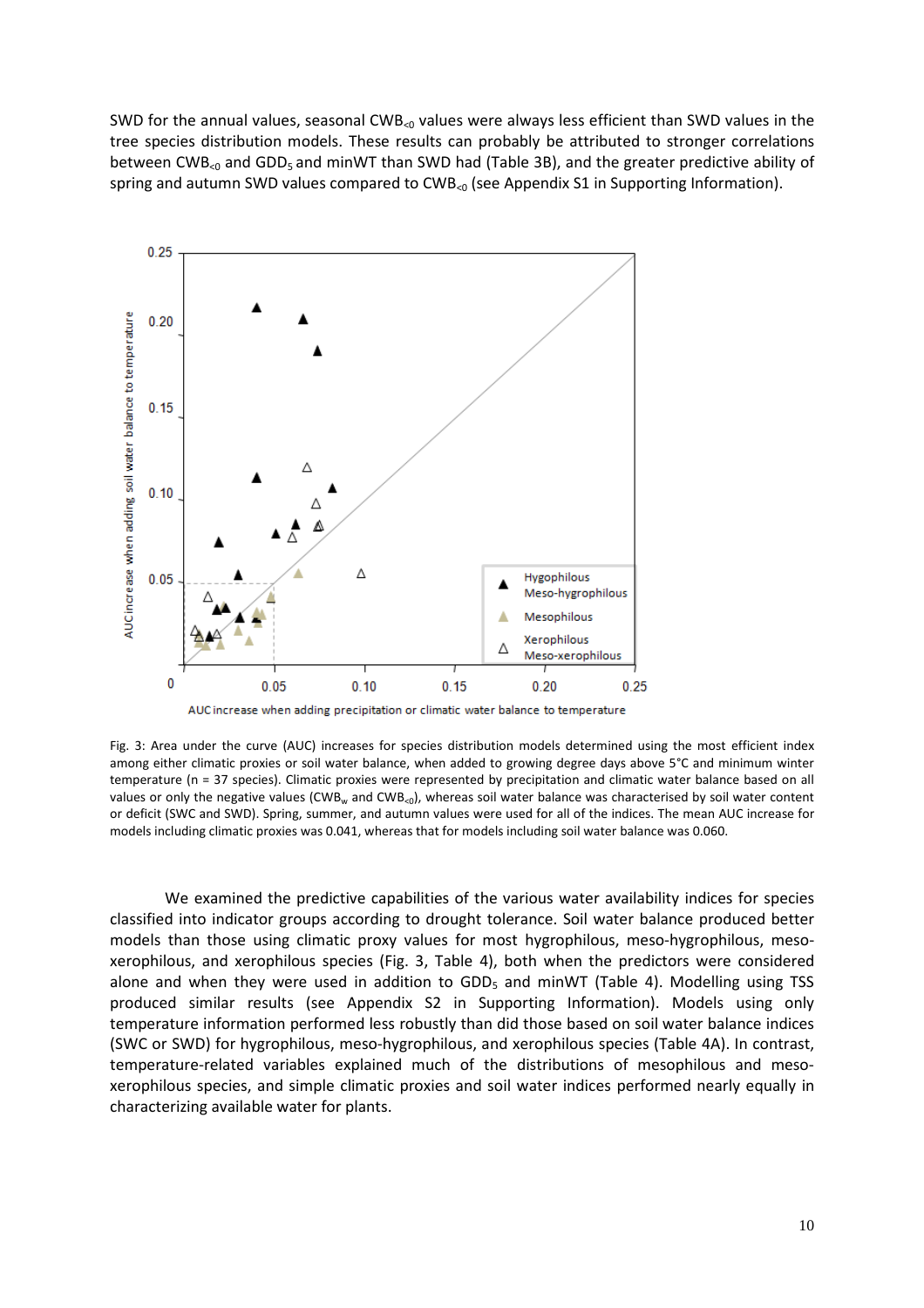| A                  |    |             |                  |              |      | <b>Climatic</b> | Soil          | % Species improved    |
|--------------------|----|-------------|------------------|--------------|------|-----------------|---------------|-----------------------|
|                    | n  | <b>SWHC</b> | GDD <sub>5</sub> | <b>MinWT</b> | P    | water balance   | water balance | by soil water balance |
| Hygrophilous       | 7  | 0.63        | 0.63             | 0.64         | 0.66 | 0.66            | 0.74          | 71                    |
| Meso-hygrophilous  | 7  | 0.63        | 0.65             | 0.68         | 0.68 | 0.67            | 0.76          | 71                    |
| Mesophilous        | 12 | 0.61        | 0.73             | 0.74         | 0.71 | 0.70            | 0.70          | 33                    |
| Meso-xerophilous   | 7  | 0.73        | 0.80             | 0.82         | 0.80 | 0.81            | 0.83          | 57                    |
| Xerophilous        | 4  | 0.76        | 0.74             | 0.68         | 0.80 | 0.77            | 0.83          | 75                    |
|                    |    |             |                  |              |      |                 |               |                       |
| B                  |    |             |                  |              |      | T + climatic    | T + soil      | % Species improved    |
|                    |    | n           | т                | $T + P$      |      | water balance   | water balance | by soil water balance |
| Hygrophilous       |    | 7           | 0.68             | 0.73         |      | 0.72            | 0.78          | 71                    |
| Meso-hygrophilous  |    | 7           | 0.72             | 0.74         |      | 0.74            | 0.79          | 100                   |
| <b>Mesophilous</b> |    | 12          | 0.77             | 0.80         |      | 0.79            | 0.80          | 25                    |
| Meso-xerophilous   |    | 7           | 0.86             | 0.89         |      | 0.89            | 0.90          | 71                    |
| Xerophilous        |    | 4           | 0.77             | 0.85         |      | 0.82            | 0.86          | 75                    |

Table 4: Performance of water availability indices in predicting plant distributions of species grouped by drought tolerance (n = 37). A: Average areas under the curve (AUCs) for models using soil water-holding capacity (SWHC), growing degree days above 5°C (GDD<sub>5</sub>), minimum winter temperature (minWT), precipitation (P), climatic water balance estimated using all values (CWB<sub>w</sub>) or only the negative values (CWB<sub><0</sub>), and soil water balance represented by soil water content (SWC) or deficit (SWD). B: AUCs for models using temperature alone (T, GDD<sub>5</sub>, and minWT used together), and with the addition of P, climatic variables, or soil water balance. The most efficient index for spring, summer, and autumn values was used for all the water availability indices. The percentage (%) of species improved by soil water balance is the percentage of the models for which soil water balance indices are more efficient than P or climatic water balance indices in improving the AUCs of the models, when these indices are used alone (A) or combined with  $T(B)$ . n, number of species.

## Comparison of distribution models using climatic proxies or soil water for Q. robur and Q. pubescens

Summer  $CWB<sub>w</sub>$  and SWC were the most efficient climatic proxy and soil water balance index, respectively, for improving the Q. robur and Q. pubescens distribution models based on GDD<sub>5</sub> and minWT. The AUC improved by 0.05 and 0.06 using CWB<sub>w</sub> and by 0.08 and 0.09 using SWC for Q. robur and Q. pubescens, respectively. The use of soil water balance indices rather than climatic proxies improved the performances of the models and produced important differences in the water response curve shape (Fig. 4). The choice between  $CWB<sub>w</sub>$  and SWC also strongly modified the spatial distribution predictions for the species, as illustrated for a region of contrasting geomorphological units in southwestern France (Fig. 5). Q. robur was observed in field surveys over most of this area, except on a calcareous plateau extending from the southeast to the northwest (Fig. 5A); Q. pubescens showed the opposite pattern, being absent over most of the area other than on the calcareous plateau. The models using CWB<sub>w</sub> predicted the presence of Q. *robur* and the absence of Q. pubescens over the entire studied area (Fig. 5B). After substituting summer SWC for CWB<sub>w</sub>, the models highlighted the absence of Q. robur and the presence of Q. pubescens on the calcareous plateau (Fig. 5C). The observed distributions of both species were clearly better linked to soil water availability than to climatic indices, available soil water being a key factor in discriminating the distributions of these species in this area.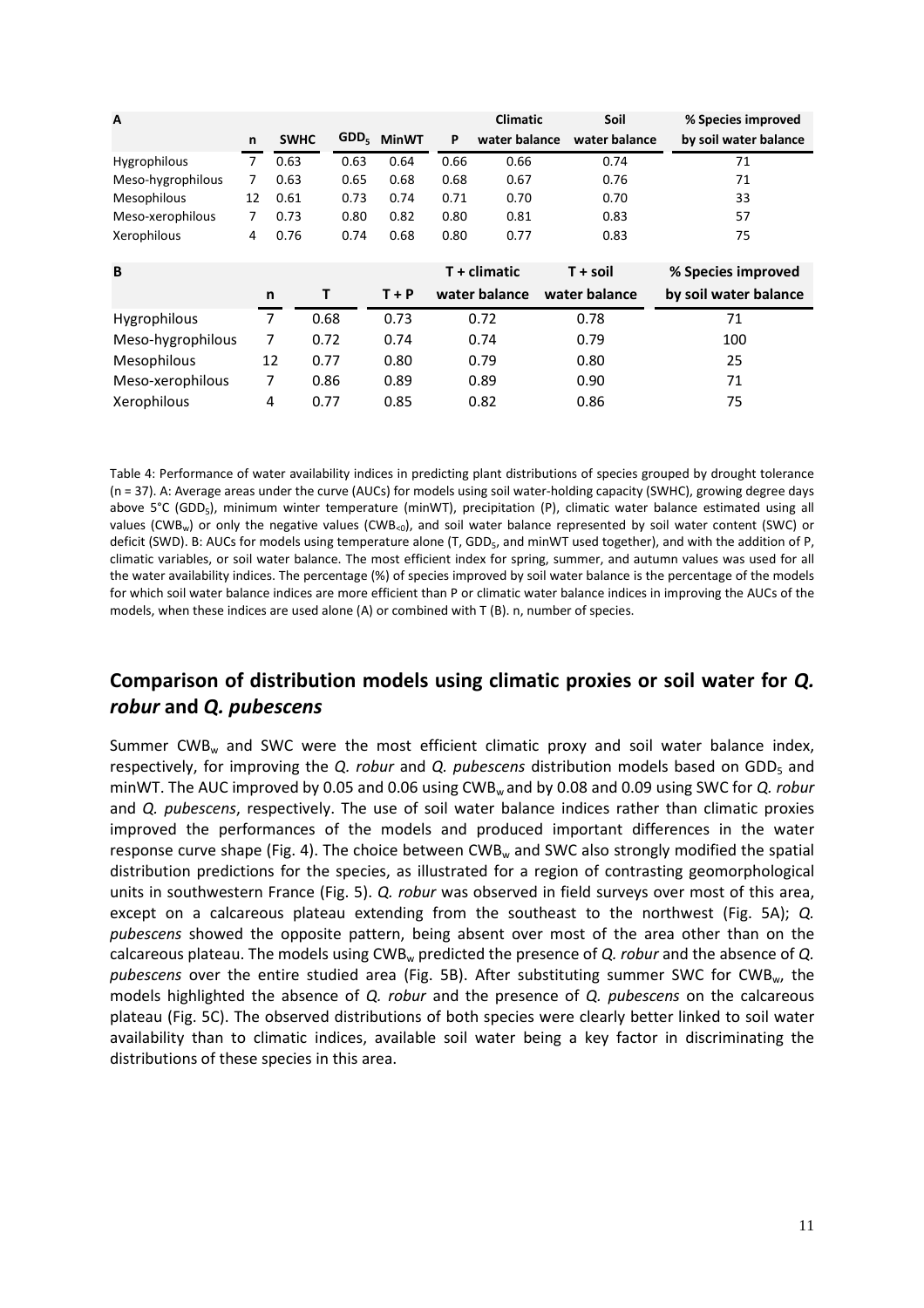

Fig. 4: Probability of the presence of Quercus robur and Quercus pubescens and areas under the curve (AUCs) for summer climatic water balance calculated using all values (CWB<sub>w</sub> summer, mm) or soil water content (SWC summer, mm) to complement growing degree days above 5°C and minimum winter temperature.

## **DISCUSSION**

Soil water balance is a physiologically meaningful predictor, but its calculation requires information that can be difficult to obtain. As a result, plant ecologists mainly use simple climatic water indices and variables that are more readily available. Here, we showed that these simpler variables can be inadequate for representing the soil water available for plants. We also demonstrated that they perform less robustly than do soil water balance values in explaining the distribution of most European tree species. Our results clearly show that simple climatic proxies can lead to underestimates of the importance of water in plant distribution studies, a conclusion that agrees with numerous studies demonstrating the key role of soil water balance in tree physiology and growth (Lebourgeois et al., 2005; Granier et al., 2007). Thus, our study provides new insights into the importance of soil water balance modelling for accurate estimation of plant distribution. These results complement temperate forest research identifying the importance of soil moisture in shaping plant functional types on a continent scale and individual species on a local scale in tropical forests (Stephenson, 1990; Engelbrecht et al., 2007).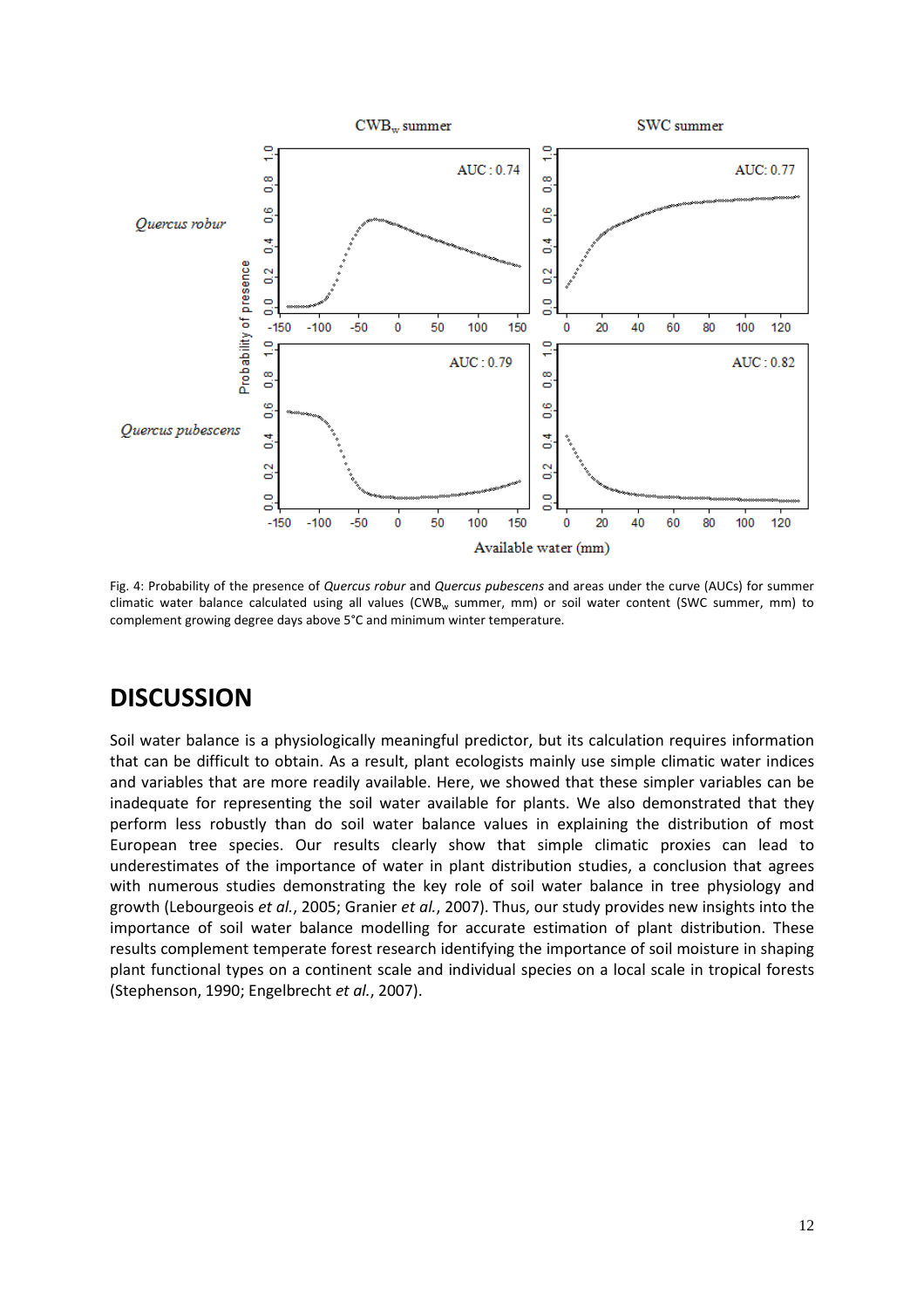

Fig. 5: Observed distributions (A) and maps predicting the distributions of Quercus robur and Quercus pubescens in southwestern France. Predictions were made using summer climatic water balance calculated using all values (CWB<sub>w</sub>; B) or summer soil water content (SWC; C) combined with growing degree days above 5°C and minimum winter temperature. Presence-absence maps were created from continuous probabilities of presence using the most efficient thresholds for each model (0.39 and 0.41 for summer CWB<sub>w</sub> or summer SWC, respectively, for Q. robur, and 0.26 and 0.20 for summer CWB<sub>w</sub> or summer SWC, respectively, for Q. pubescens).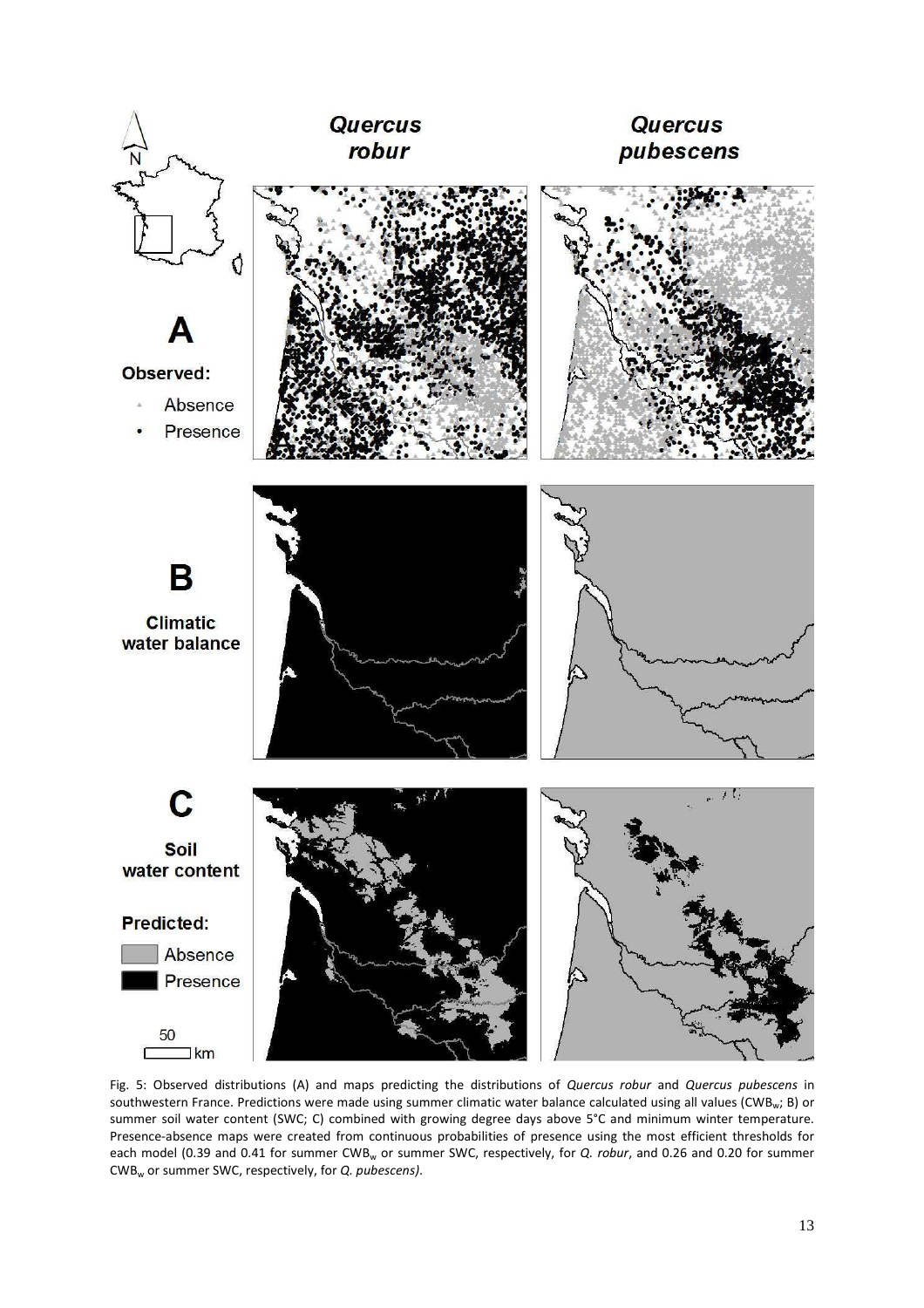Although poor relationships between climatic water variables and SWC are expected, to our knowledge, no comparison of these two approaches has been conducted over broad areas. Water modelling based on climatic predictors shows important differences in geographical patterns and drought intensity compared with results based on SWC. Water stored in soil acts as a reserve that limits losses related to summer PET, highlighting fine-scale variations due to geomorphological attributes, as has been observed in local-scale studies based on field data (Lookingbill and Urban, 2004; Dyer, 2009). In most temperate countries, lowlands are warmer than highlands, because evaporative demand is higher and P is generally lower. Most lowlands are also sedimentary plains with substantial SWHC, however, and use of climatic water indices in these areas can greatly overestimate water stress. Conversely, P does not always translate to significant water reserves for plants if the soil is too shallow to store water. This relationship has been demonstrated for both a wide range of soils (from podzols in siliceous substrates to calcareous soils) and climates (with mean annual P of 550-2500 mm and mean annual temperatures of 5-15°C); thus, our findings are relevant for most ecological conditions in temperate latitudes.

Simple climatic water variables remain better indices than soil water balance variables for predicting the distributions of 35% of the studied tree species. These species were mainly mesophilous, and their distributions are less influenced by water availability than are those of the other studied trees. Their range appeared to be influenced mainly by temperature, whereas the other studied variables had little influence on their distributions, allowing soil or climatic water proxies to be equally used in the models. Conversely, we showed that water availability is probably a more important determinant than temperature in determining the distributions of continental tree species living at the extremes of the water balance gradient. For more water-dependent species, soil water balance performs better than climatic proxies, as illustrated by Q. robur and Q. pubescens distributions in southwestern France. For plants located in the warmest areas, the greater effect of available water compared to other climatic predictors has previously been reported for plant richness (Hawkins et al., 2003).

Soil water balance improves the performance of the models by refining the prediction of the spatial distributions of species compared to the predictions made using simple climatic water proxies. Soil water balance allows differentiation of the probabilities of the presence of a species in areas with similar climatic conditions—predicting, for example, the absence of a drought-sensitive species when the soil water reserve is low. Conversely, drought-resistant species can be excluded from areas with deeper soils despite dry climatic conditions, probably owing to increased competition from species that require more water. The observed differences in sensitivities between species provide new insights into plant distribution responses to water resources. The resulting response curves allow determination of thresholds for the presence of a species relative to available water, refining empirical plant functional classifications (Ellenberg et al., 1992) and complementing ecophysiological studies of the drought tolerance of forest tree species (Bréda et al., 2006). Further investigations are nevertheless necessary to compare species responses to water stress using plant distribution modelling and an ecophysiological approach.

In this study, we used the AUC to measure the performance of the various models. Several authors have pointed out limitations on the accuracy of such measures when applied to distribution modelling. For the AUC, these limitations are, mainly, dependence on the geographical extent and number of predictors used; problems increase when pseudo-absences are generated (Lobo et al., 2008). These drawbacks are important when the AUC is used to compare the performance of models with different species, particularly when the ratio of the extent of occurrence to the size of the studied territory differs between species. In this study, the AUC was used to compare the predictive abilities of the studied water indices for the same species, without variations in extent or number of predictors and using phytoecological surveys with recorded presence and absence. Thus, the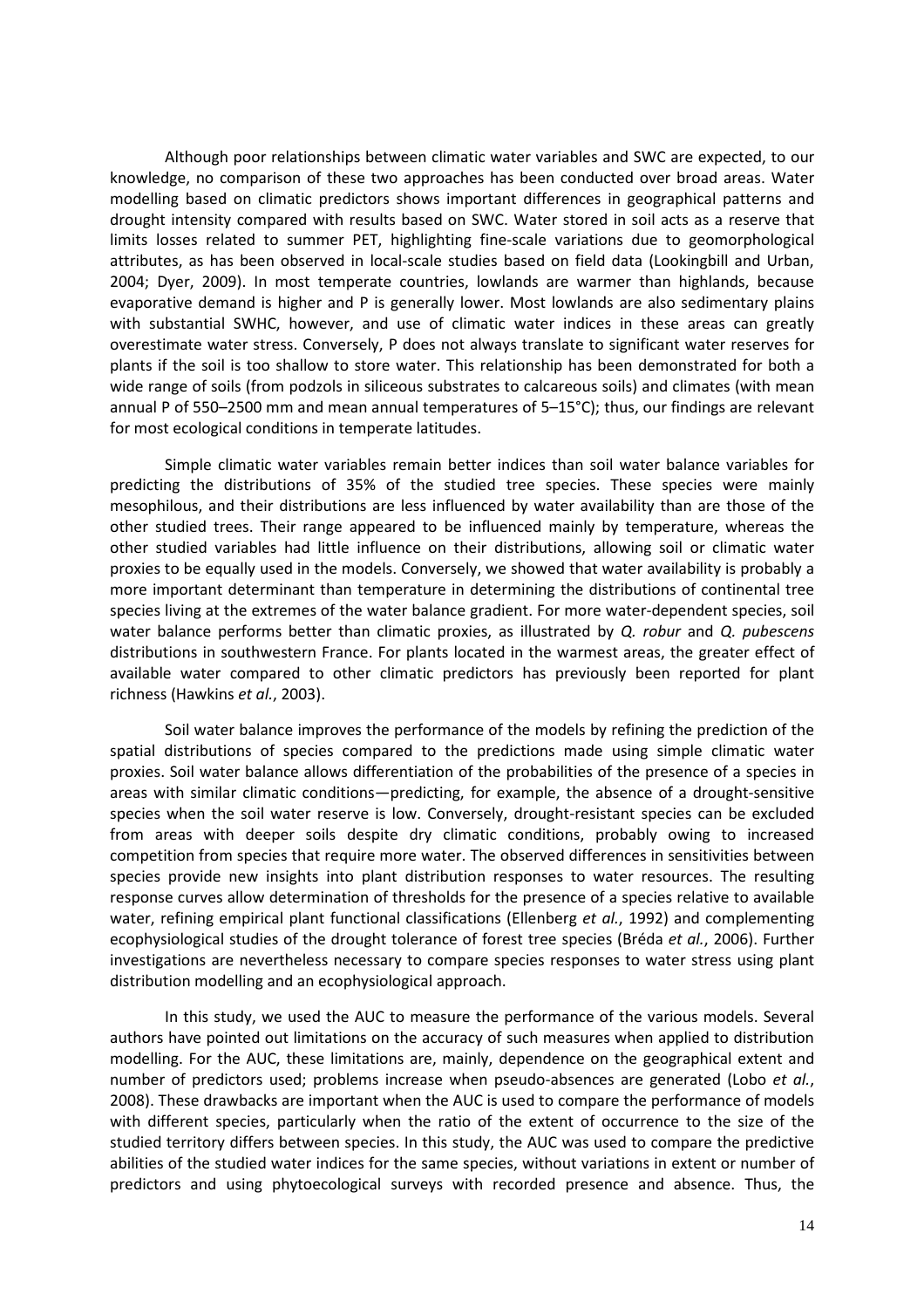differences observed between the various predictors cannot be attributed to the reported limitations of the AUC. Moreover, the results obtained using the AUC were corroborated by similar results using TSS.

Data from the soil water balance maps were processed using simple formulas at a monthly scale. SWHC introduces an important source of uncertainty compared to climatic information owing to the difficulty of surveying soil parameters and the substantial spatial variability of SWHC on a local scale (Piedallu et al., 2011). To estimate SHWC, we included soil depths of up to 1 m based on studies showing that 95% of the roots are present within the top meter (Jackson et al., 1996) and because the site index prediction was not improved by using SWHC estimated for soil profiles exceeding 1 m (Berges and Balandier, 2010). The importance of water uptake by the small fraction of fine roots located deeper in the soil is well known and influences tree resistance to drought (Breda et al., 1995). The use of 1 m soil depth probably led to consistent underestimates of SWC owing to the difficulty of determining the volume of soil available to store water for trees, particularly in fragmented bedrock or areas with rock outcroppings. Moreover, snow, lateral runoff, and percolation effects were excluded from the water balance calculation, despite the likelihood that taking them into account would improve the quality of the estimates (Redding and Devito, 2008; Viviroli et al., 2009). Improvements in soil water balance mapping may provide greater insights into the importance of soil water variables in future distribution models.

The development of efficient approaches to estimating available water over broad areas is a major step in evaluating the effects of water stress on plants. The use of soil water maps improves our understanding of the mechanisms related to plant distribution patterns and allows better determination of the ecological niches of species. Soil water balance indices can be averaged over long periods to characterize mean conditions for a site, or estimated over shorter periods to determine the effects of extreme conditions. In the current context of climate change, use of relevant predictors is crucial for evaluating changes in available water for plants and consequences in terms of vegetation shifts. These predictors can also contribute to identification of potential refugia or opportunities for local expansion in the context of species migration (Keppel et al., 2012), aid in the selection of alternative tree species in forestry, and identify areas that are potentially more sensitive to changes in tree productivity or mortality.

# **Acknowledgements**

This study was supported by the GIP ECOFOR, the RMT AFORCE, the Région Lorraine, and the Direction Régionale de l'Alimentation, de l'agriculture et de la Forêt de la région Lorraine. We also thank the referees for their helpful review of the manuscript.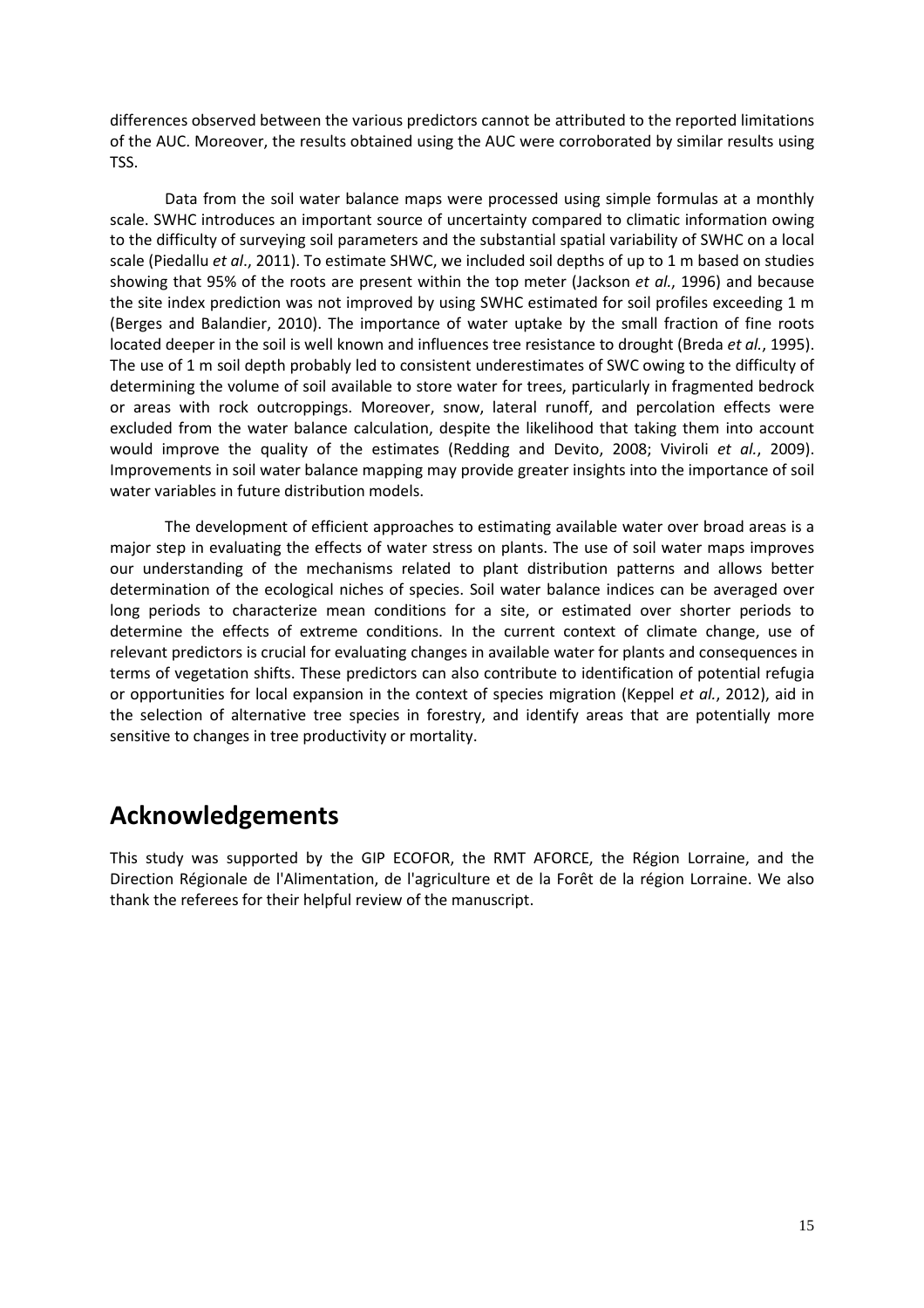# **References**

Allouche, O., Tsoar, A., Kadmon, R. (2006) Assessing the accuracy of species distribution models: prevalence, kappa and the true skill statistic (TSS). Journal of Applied Ecology, 43, 1223-1232.

Austin, M.P. (2002) Spatial prediction of species distribution: an interface between ecological theory and statistical modelling. Ecological Modelling, 157, 101-118.

Benichou, P., Le Breton, O. (1987) Prise en compte de la topographie pour la cartographie des champs pluviométriques statistiques. La Météorologie, 7, 23-24.

Berges, L., Balandier, P. (2010) Revisiting the use of soil water budget assessment to predict site productivity of sessile oak (Quercus petraea Liebl.) in the perspective of climate change. *European* Journal of Forest Research, 129, 199-208.

Beven, K. (2001) How far can we go in distributed hydrological modelling? Hydrology and Earth System Sciences, 5, 1-12.

Bréda, N., Granier, A., Barataud, F., Moyne, C. (1995) Soil-water dynamics in an oak stand. 1. Soilmoisture, water potentials and water-uptake by roots. Plant and Soil, 172, 17-27.

Bréda, N., Huc, R., Granier, A., Dreyer, E. (2006) Temperate forest trees and stands under severe drought: a review of ecophysiological responses, adaptation processes and long-term consequences. Annals of Forest Science, 63, 625-644.

Crimmins, S.M., Dobrowski, S.Z., Greenberg, J.A., Abatzoglou, J.T., Mynsberge, A.R. (2011) Changes in climatic water balance drive downhill shifts in plant species' optimum elevations. Science, 331, 324-327.

Davi, H., Dufrêne, E., Granier, A., Le Dantec, V., Barbaroux, C., François, C., Bréda, N. (2005) Modelling carbon and water cycles in a beech forest Part II: Validation of the main processes from organ to stand scale. Ecological Modelling, 185, 387-405.

Drapier, J., Cluzeau, C. (2001) La base de données écologiques de l'IFN. The NFI's ecological data base. Revue Forestière Française, 53, 365-371.

Dyer, J.M. (2009) Assessing topographic patterns in moisture use and stress using a water balance approach. Landscape Ecology, 24, 391-403.

Ellenberg, H., Weber, H.E., Düll, R., Wirth, V., Werner, W., Paulißen, D. (1992) Zeigerwerte von Pflanzen in Mitteleuropa. Scripta geobotanica, 18, 1-248.

Engelbrecht, B.M.J., Comita, L.S., Condit, R., Kursar, T.A., Tyree, M.T., Turner, B.L., Hubbell, S.P. (2007) Drought sensitivity shapes species distribution patterns in tropical forests. Nature, 447, 80-U82.

Fielding, A.H., Bell, J.F. (1997) A review of methods for the assessment of prediction errors in conservation presence/absence models. Environmental Conservation, 24, 38-49.

Granier, A., Breda, N., Biron, P., Villette, S. (1999) A lumped water balance model to evaluate duration and intensity of drought constraints in forest stands. Ecological Modelling, 116, 269-283.

Granier, A., Reichstein, M., Breda, N., Janssens, I.A., Falge, E., Ciais, P., Grunwald, T., Aubinet, M., Berbigier, P., Bernhofer, C., Buchmann, N., Facini, O., Grassi, G., Heinesch, B., Ilvesniemi, H., Keronen, P., Knohl, A., Kostner, B., Lagergren, F., Lindroth, A., Longdoz, B., Loustau, D., Mateus, J., Montagnani, L., Nys, C., Moors, E., Papale, D., Peiffer, M., Pilegaard, K., Pita, G., Pumpanen, J., Rambal, S., Rebmann, C., Rodrigues, A., Seufert, G., Tenhunen, J., Vesala, I., Wang, Q. (2007) Evidence for soil water control on carbon and water dynamics in European forests during the extremely dry year: 2003. Agricultural and Forest Meteorology, 143, 123-145.

Guisan, A., Thuiller, W. (2005) Predicting species distribution: offering more than simple habitat models. Ecology Letters, 8, 993-1009.

Hastie, T.J., Tibshirani, R. (1990) Generalized additive models. Chapman and Hall, London.

Hawkins, B.A., Field, R., Cornell, H.V., Currie, D.J., Guegan, J.F., Kaufman, D.M., Kerr, J.T., Mittelbach, G.G., Oberdorff, T., O'Brien, E.M., Porter, E.E., Turner, J.R.G. (2003) Energy, water, and broad-scale geographic patterns of species richness. Ecology, 84, 3105-3117.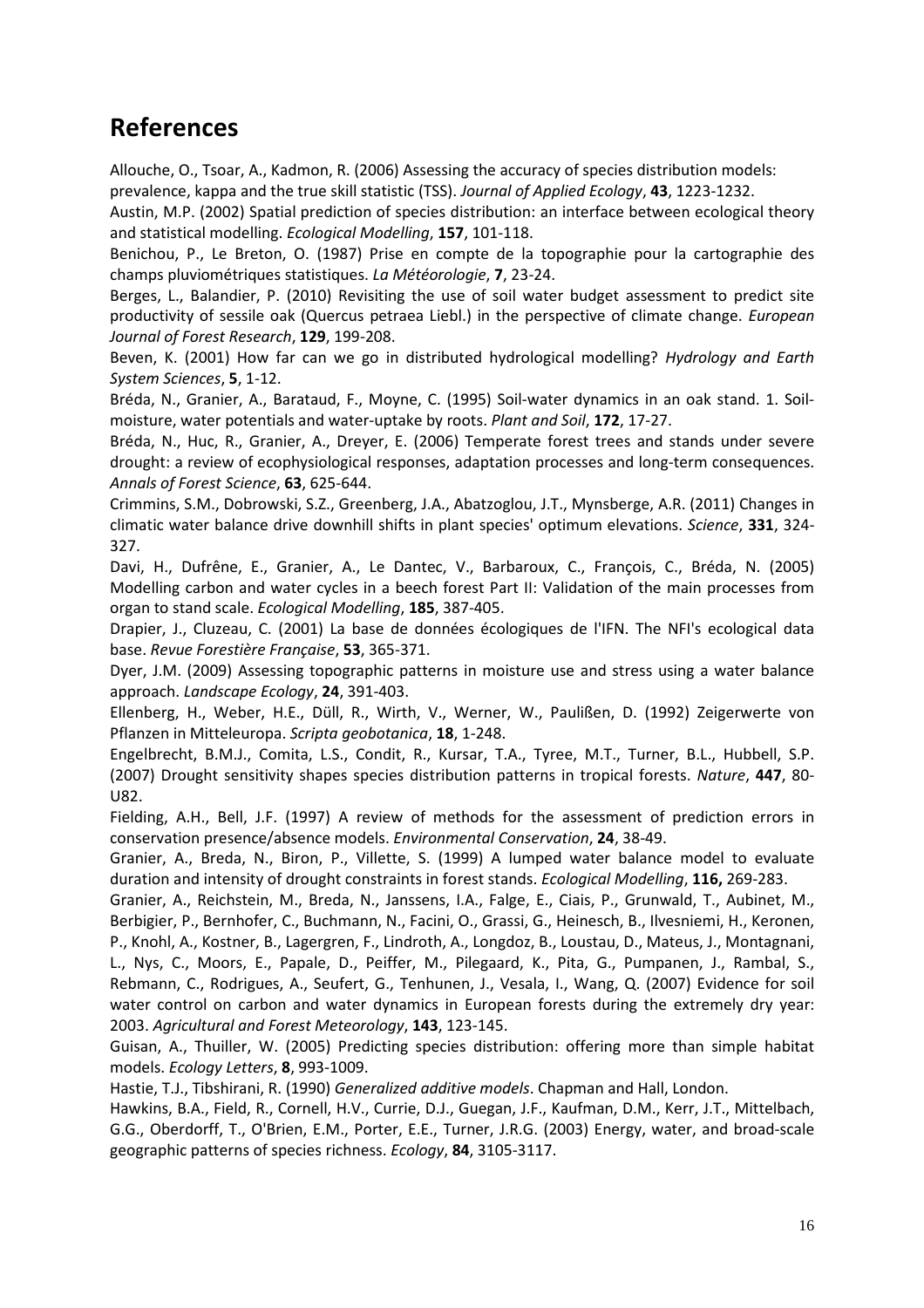Holsten, A., Vetter, T., Vohland, K., Krysanova, V. (2009) Impact of climate change on soil moisture dynamics in Brandenburg with a focus on nature conservation areas. Ecological Modelling, 220, 2076-2087.

Jackson, R.B., Canadell, J., Ehleringer, J.R., Mooney, H.A., Sala, O.E., Schulze, E.D. (1996) A global analysis of root distributions for terrestrial biomes. Oecologia, 108, 389-411.

Julve, P. (1998) Baseflor. Index botanique, écologique et chorologique de la flore de France. http://perso.wanadoo.fr/philippe.julve/catminat.htm.

Keppel, G., Van Niel, K., Wardell-Johnson, G., Yates, C., Byrne, M., Mucina, L., Schut, A., Hopper, S., Franklin, S. (2012) Refugia: identifying and understanding safe havens for biodiversity under climate change. Global Ecology and Biogeography, 21, 393-404.

Kerkhoff, A.J., Martens, S.N., Shore, G.A., Milne, B.T. (2004) Contingent effects of water balance variation on tree cover density in semiarid woodlands. Global Ecology and Biogeography, 13, 237-246.

Lebourgeois, F., Bréda, N., Ulrich, E., Granier, A. (2005) Climate-tree-growth relationships of European beech (Fagus sylvatica L.) in the French Permanent Plot Network (RENECOFOR). Trees: Structure and Function, 19, 385-401.

Lobo, J.M., Jimenez-Valverde, A., Real, R. (2008) AUC: a misleading measure of the performance of predictive distribution models. Global Ecology and Biogeography, 17, 145-151.

Lookingbill, T., Urban, D. (2004) An empirical approach towards improved spatial estimates of soil moisture for vegetation analysis. Landscape Ecology, 19, 417-433.

Lu, J.B., Sun, G., McNulty, S.G., Amatya, D.M. (2005) A comparison of six potential evapotranspiration methods for regional use in the southeastern United States. Journal of the American Water Resources Association, 41, 621-633.

Lutz, J.A., van Wagtendonk, J.W., Franklin, J.F. (2010) Climatic water deficit, tree species ranges, and climate change in Yosemite National Park. Journal of Biogeography, 37, 936-950.

Marmion, M., Parviainen, M., Luoto, M., Heikkinen, R.K., Thuiller, W. (2009) Evaluation of consensus methods in predictive species distribution modelling. Diversity and Distributions, 15, 59-69.

Ninyerola, M., Pons, X., Roure, J.M. (2000) A methodological approach of climatological modelling of air temperature and precipitation through GIS techniques. International Journal of Climatology, 20, 1823-1841.

Piedallu, C., Gégout, J.C. (2007) Multiscale computation of solar radiation for predictive vegetation modelling. Annals of Forest Science, 64, 899-909.

Piedallu, C., Gégout, J.C., Bruand, A., Seynave, I. (2011) Mapping soil water holding capacity over large areas to predict potential production of forest stands. Geoderma, 160, 355-366.

Platts, P.J., Ahrends, A., Gereau, R.E., McClean, C.J., Lovett, J.C., Marshall, A.R., Pellikka, P.K.E., Mulligan, M., Fanning, E., Marchant, R. (2010) Can distribution models help refine inventory-based estimates of conservation priority? A case study in the Eastern Arc forests of Tanzania and Kenya. Diversity and Distributions, 16, 628-642.

Prentice, I.C., Cramer, W., Harrison, S.P., Leemans, R., Monserud, R.A., Solomon, A.M. (1992) A global biome model based on plant physiology and dominance, soil properties and climate. Journal of Biogeography, 19, 117-134.

Rameau, J.C., Mansion, D., Dumé, G. (1989) Flore forestière française - quide écologique illustré tome 1: plaines et collines. Institut pour le Développement, Paris, 1785 p.

Redding, T.E., Devito, K.J. (2008) Lateral flow thresholds for aspen forested hillslopes on the Western Boreal Plain, Alberta, Canada. Hydrological Processes, 22, 4287-4300.

Reichstein, M., Ciais, P., Papale, D., Valentini, R., Running, S., Viovy, N., Cramer, W., Granier, A., Ogee, J., Allard, V., Aubinet, M., Bernhofer, C., Buchmann, N., Carrara, A., Grunwald, T., Heimann, M., Heinesch, B., Knohl, A., Kutsch, W., Loustau, D., Manca, G., Matteucci, G., Miglietta, F., Ourcival, J.M., Pilegaard, K., Pumpanen, J., Rambal, S., Schaphoff, S., Seufert, G., Soussana, J.F., Sanz, M.J., Vesala, T., Zhao, M. (2007) Reduction of ecosystem productivity and respiration during the European summer 2003 climate anomaly: a joint flux tower, remote sensing and modelling analysis. Global Change Biology, 13, 634-651.